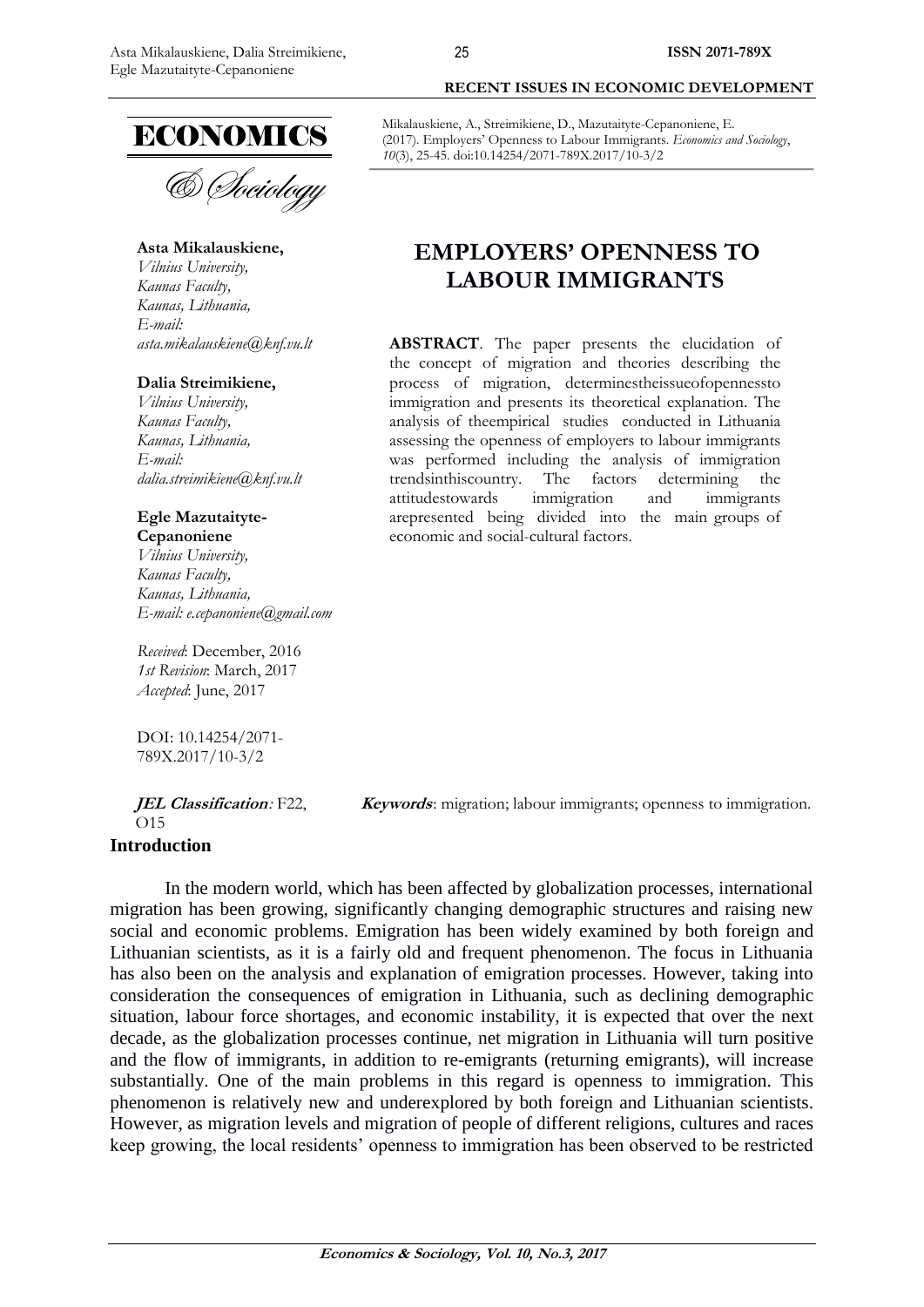by certain factors that determine their attitude to immigrants and their integration into the labour market.

The aim of the paper is to evaluate the factors determining the attitudes of employers towards labour immigrants as well as openness to labour immigrants in Lithuania. Seeking to achieve this aim the following tasks have been posed:

- To present theoretical background of labor migration defining the main causes for migration;
- To present theoretical analysis of the openness to immigration and its main drivers;
- To analyse immigration trends in Lithuania and the empirical studies conducted on this issue in the country;
- To define the key drivers of attitudes towards labor immigrants.

# **1. Theoretical analysis of the concept of migration**

In general, migration (from Latin "migratio" – moving, travelling) is the mobility of people that is determined by a variety of factors. Many authors sought to formulate a definition that would best describe migration (Streimikiene *et al.*, 2016; Calabuig-Moreno *et al.*, 2016; Jasinskas *et al.*, 2015). Different attitudes toward migration have resulted in different definitions of it as a phenomenon (*Table 1*).

| Author                                                                                  | Definition                                                                                                                                                                                                                                                                                                                                |
|-----------------------------------------------------------------------------------------|-------------------------------------------------------------------------------------------------------------------------------------------------------------------------------------------------------------------------------------------------------------------------------------------------------------------------------------------|
| Dictionary of International Terms                                                       | Migration (from Latin 'migratio' – moving, travelling),<br>moving, travelling, advancing from one location to another;<br>relocation of residents from one place to another.                                                                                                                                                              |
| Dictionary of Economic Terms                                                            | Migration is movement of people into the country<br>(immigration) and from it (emigration).                                                                                                                                                                                                                                               |
| E. G. Stockwell, H. T Groat (1984)                                                      | Migration is the movement of people from one place of<br>residence to another, by crossing the administrative<br>boundaries of a location.                                                                                                                                                                                                |
| B. Brazauskienė, G. Kazlauskienė<br>(2002)                                              | Migration is a change of the place of residence of people<br>which chiefly results in changes of the number and structure<br>of the population both in the country of origin and in the host<br>country.                                                                                                                                  |
| E. Urbonaitė (2007)                                                                     | Migration is defined as departure from a country or arrival in<br>a country from another foreign state in pursuit of better<br>quality of life.                                                                                                                                                                                           |
| <b>Economic Migration Regulation</b><br>Strategy of the Republic of Lithuania<br>(2007) | Economic migration is defined as departure from Lithuania<br>with the goal of settling in a foreign country (i.e. economic<br>emigration) or arrival from a foreign country with the goal of<br>settling in Lithuania (i.e. economic immigration) in pursuit of<br>better quality of life, higher wage, and better working<br>conditions. |

Table 1.Definitions of migration

*Source*: compiled by the authors based on Rudžinskienė, R., Paulauskaitė, L. (2014); Damulienė, A. (2013).

Two trends can be observed in *Table 1*: migration is defined in the narrow and the wide sense. In the narrow sense, migration is defined as the movement of people from one location to another (Stockwell, Groat, 1984). In the wide sense, possible causes and consequences are presented, for instance, the definition by B. Brazauskienė and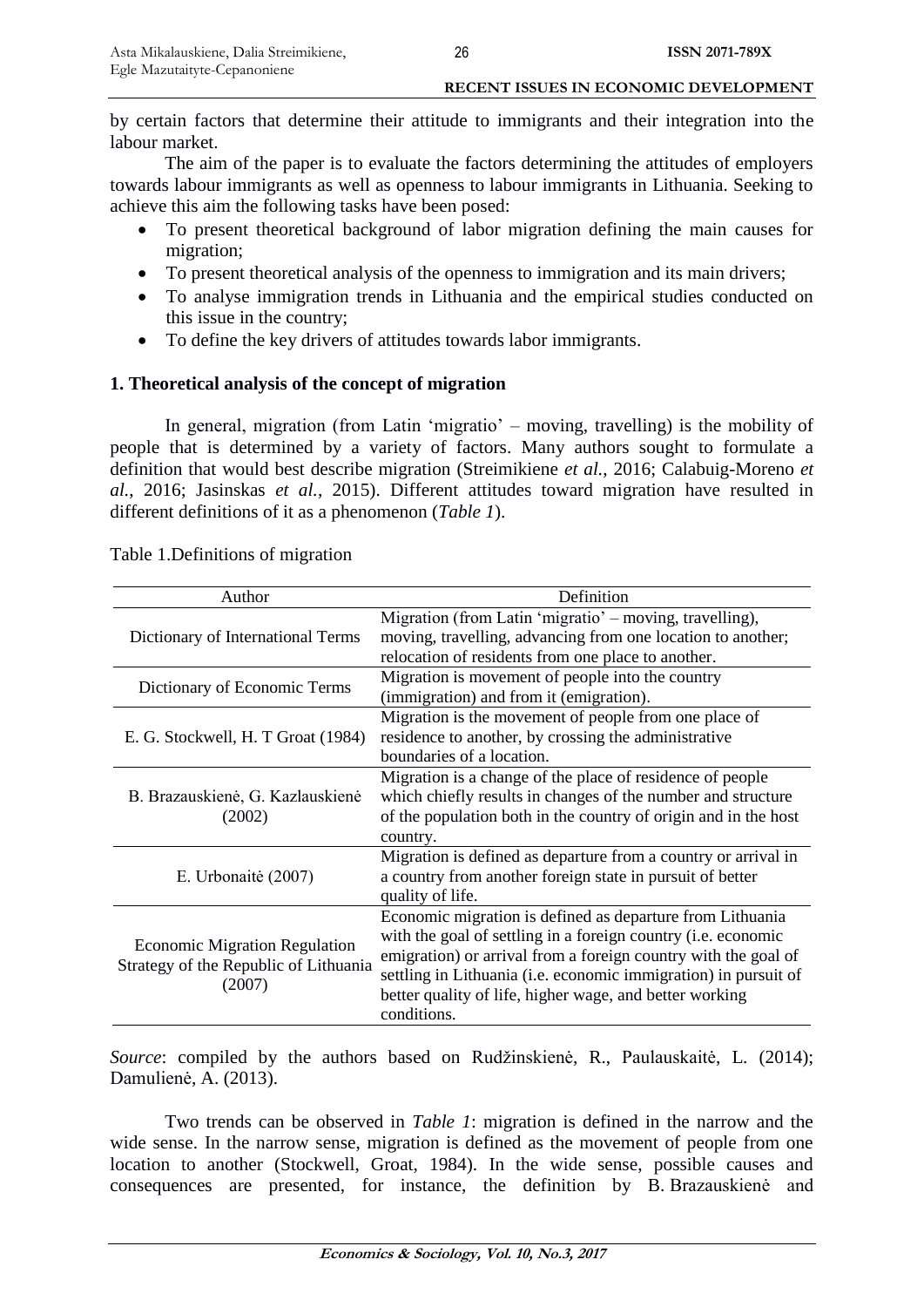G. Kazlauskienė (2002) specify the result of migration: population change (from the perspectives of both the country of origin and the host country). To summarize, it could be stated that *migration is departure or arrival in another country in pursuit of personal economic prosperity*.

Scientific literature also recognizes the aspect of migration in terms of time. Migration is divided into long-term (from one year) and short-term (from 3 months to 1 year long). According to A. Damulienė (2013), from the perspective of the economy in the country of origin, the more harmful migration is long-term, as most of those who leave for a long period of time usually do not return, investments into education are lost and finally specialists of a specific field are given up (brain drain). Thus, one could claim that two dimensions are important in the search of a united definition: dimensions of space (relocation, movement to live elsewhere) and time (long-term, short-term). For this reason, it would be sensible to update the previously presented definition with the dimension of time: *migration is a longterm departure or arrival in another country in pursuit of personal economic prosperity*.

Scientific literature distinguishes separate types of migration that depend on various aspects which determine migration (*Table 2*). Usually migration is divided into separate groups (Rinkevičius, Kazlauskienė, 2006, Sipavičienė 2006):

 *Direction.* In terms of direction, migration can be internal and external. Internal migration is confined within a country"s borders and does not cross them, e.g. relocation of individuals from a rural area into a city and vice versa. Conversely, external migration occurs on a global scale, as it is relocation from one country into another, which changes the population composition and level in the involved countries.

 *Departure/arrival.* This aspect encompasses immigration (arrival in a country), emigration (departure from a country), re-emigration (return of emigrants), and also, as defined in the post-war period, repatriation (the return of citizens (exiles, prisoners, diaspora) into the homeland).

 *Duration.* In terms of duration, migration is divided into 4 sub-groups: permanent (long-term), temporary, seasonal, and daily. Permanent migration occurs when an individual relocates to another country for a long period of time and settles in it permanently. Temporary migration involves a short period of time, even though in literature the short period is not precisely defined. Nevertheless, it is estimated to range from one day to several years. It is a temporary relocation to live in another country with the aim of returning. Seasonal migration, which is very popular among students and young people, is migration for a certain season, e.g. for agricultural summer jobs. Daily migration is not a common phenomenon, as it takes less than 24 hours but occurs every day.

 *Format.* By format, migration is divided into voluntary and forced. Voluntary migration is done by an individual freely, at his own choice, whereas forced migration is related to the use of force and when individuals have no choice, e.g. war, natural disasters, religious persecution etc.

| Direction | Arrival/departure | Duration  | Format    |
|-----------|-------------------|-----------|-----------|
| Internal  | Emigration        | Permanent | Voluntary |
| External  | Immigration       | Temporary | Forced    |
|           | Re-emigration     | Seasonal  |           |
|           | Repatriation      | Daily     |           |

Table 2.Classification of migration into groups

*Source*: compiled by the authors based on Rinkevičius, Kazlauskienė (2006), Sipavičienė (2006).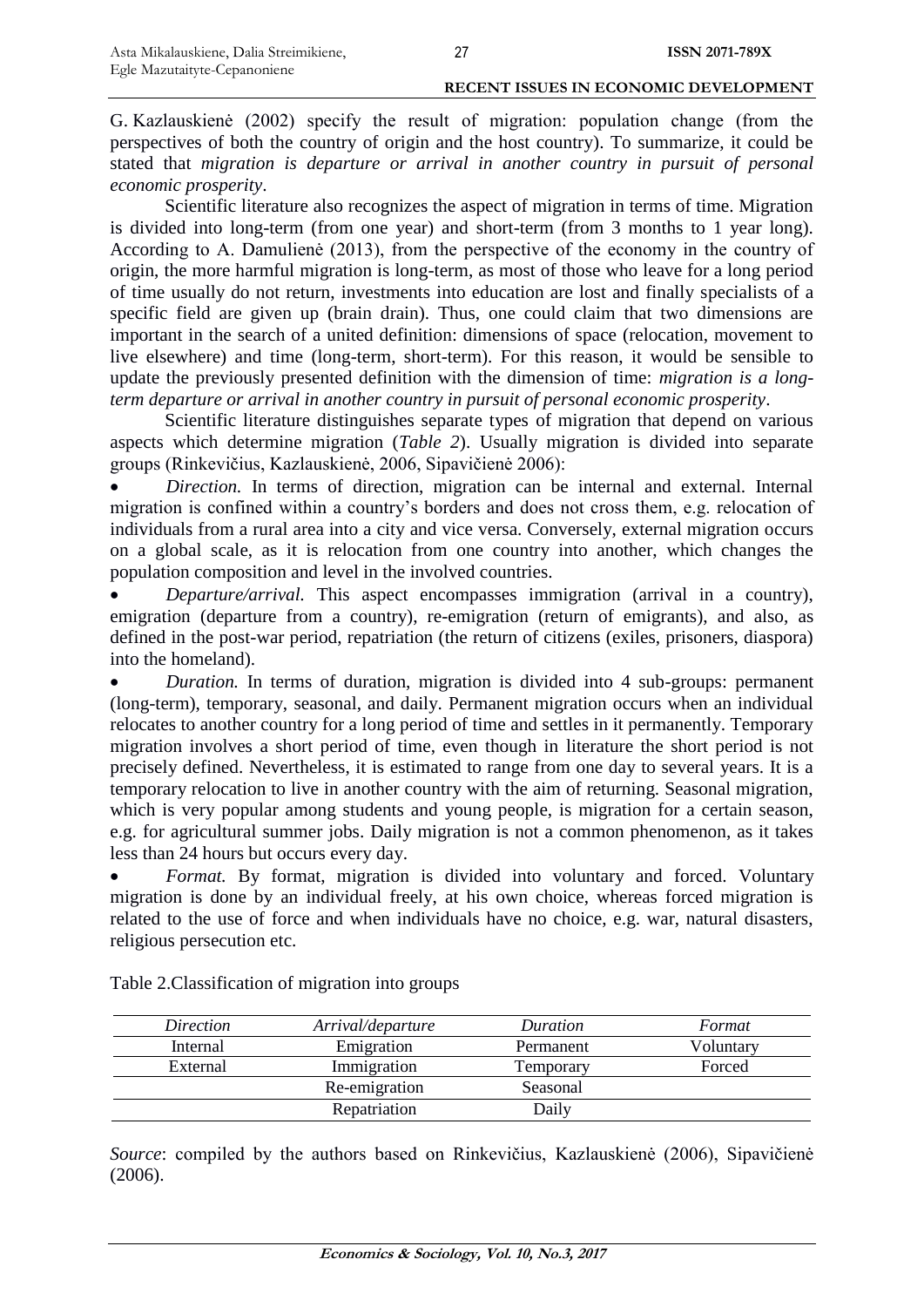As demonstrated in *Table 2*, numerous types of migration exist, along with numerous causes and factors that determine it. The presented *Table 2* and the described kinds of migration highlight the main causes of migration which have the greatest influence: the economic and political reasons.

G. Kasnauskienė (2006) divides migration into 3 kinds based on yet another aspect:

 *Forced migration* – decision to migrate is made by other individuals, regardless of the person"s willingness. Usually this is politically motivated migration (repressions, war);

 *Labour force migration*– economically dictated. Migration in pursuit of better economic opportunities and living conditions;

 *Family migration*– component of labour force migration and forced migration. Family members come to the migrants

After examining the causes of migration, S. Bell *et al.* (2010) determined other kinds of migration which have manifested notably in recent decades. The authors divided migration into three main groups: *labour force*migration, *forced* migration, and *international retirement*  migration. Labour force migration is divided into migration of *qualified* and *unqualified*  labour force. Migration of qualified labour force is seen as very positive and even encouraged by the accepting country. However, from the perspective of the country of origin, this kind of migration promotes brain drain. The majority of the attractive countries, such as the USA, Canada, or Australia, use a kind of point system when classifying and rating migrants who express a wish to enter the country. Still, in spite of the favourability, migration of this type constitutes a very low percentage of migration as a whole. The amount of unqualified labour is the highest, since usually cheap labour force comes from economically underdeveloped or developing countries (Gallardo *et al.*, 2016; Miłaszewicz *et al.*, 2015). A great example is the European Union and the free movement of labour, when attractive countries like the UK or Ireland are overcrowded with migrants and as a result face social issues and migrant support with state funds (Simionescu *et al.*, 2017). Additionally, this kind of migration causes problems in the host country and is usually illegal (the case of USA and Mexico). According to the authors, forced migration includes not only refugees and asylum seekers who are running away from war or repression, but also people who migrate because of projects, such as dam construction, or natural disasters. Migration because of retirement is a phenomenon of the Northern EU member states, such as Germany, the United Kingdom, or the Nordic countries. The factor that is the most typical of this migration type is retired individuals who have enough savings to be able to purchase property in a foreign country. The driving factor in this case is the retirement, while the attraction factor is favourable weather. The benefit of this migration is the most observable and perceivable in Portugal and Spain, where the mass construction on the coasts is aimed at the migrant market.

Thus, the authors have established a large number of types of migration, as well as migration as a concept. However, notably, the main recurring types that are mentioned by most authors are the labour force migration (both qualified and unqualified) and forced migration. After analyzing the classification of migration and after determining the general types mentioned by the authors, it can be concluded that the main factors influencing migration are economic and political.

# **3. Theories on migration causes**

Research of migration as a phenomenon began only in the 1980s. However, as its scale keeps growing massively and it is becoming a global phenomenon, the interest in the process has been increasing as well. A lot of research has been done in an attempt to define the factors that cause this phenomenon. In the explanation of these factors, the main theories of migration have been distinguished (*Table 3*).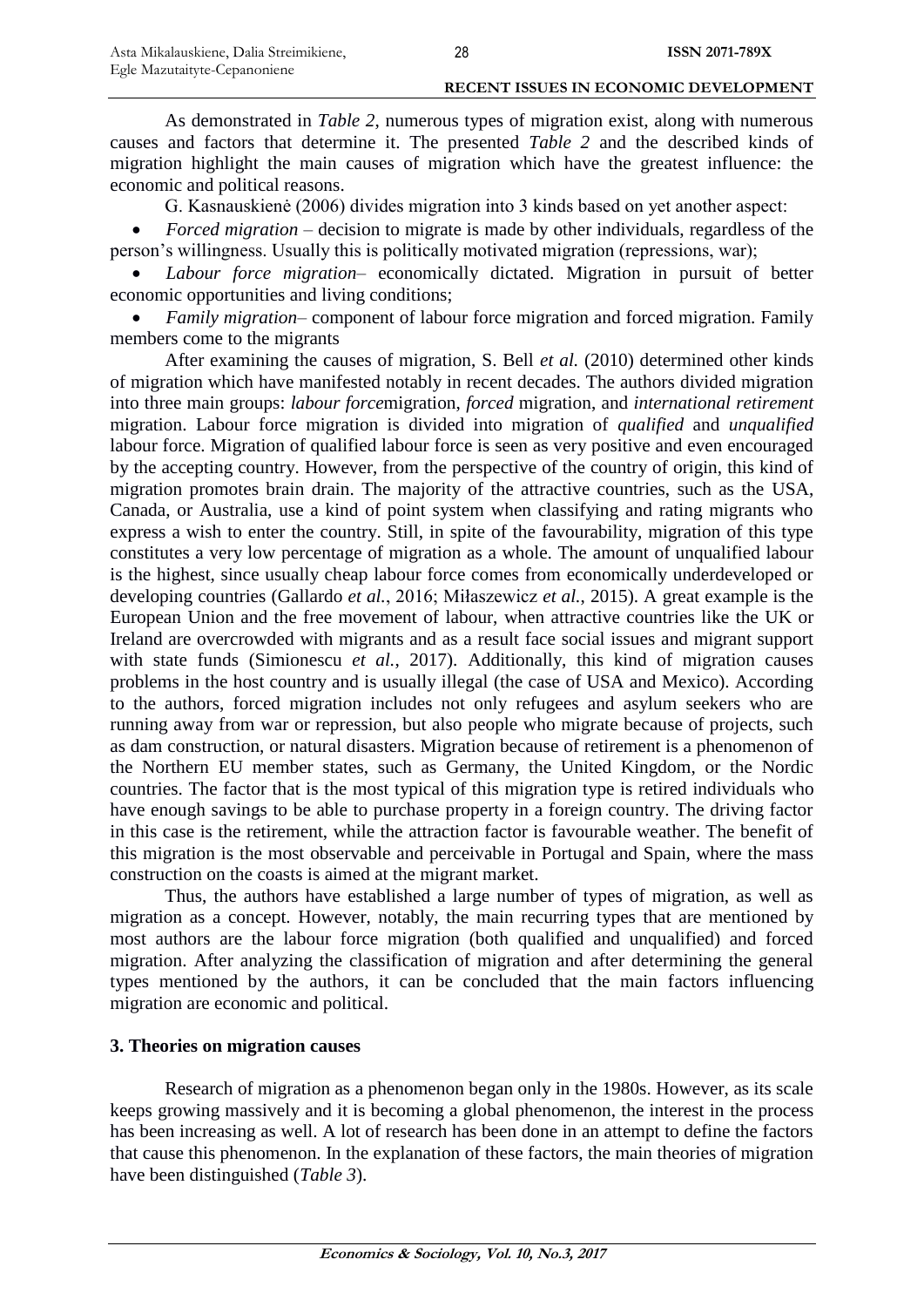|                                                | <b>RECENT ISSUES IN ECONOMIC DEVELOPMENT</b> |
|------------------------------------------------|----------------------------------------------|
| Table 3. The theories and factors of migration |                                              |

| Theory                                    | Factors                                                            |
|-------------------------------------------|--------------------------------------------------------------------|
|                                           | Affected by the factors of pushing and pulling. The pushing        |
| The neoclassical economics theory         | factor is a poorly paid job. The pulling factor is the sale of     |
|                                           | one's labour for a greater income in newly emerging markets.       |
|                                           | There are migrant networks and interpersonal connections           |
| The relations theory                      | between the current, former and future migrants. Migration is      |
|                                           | likely because it has lower settlement costs.                      |
|                                           | Labour market consists of two segments. The first one (or the      |
|                                           | upper one) is the segment (labour market) of educated, local       |
| The segmented labour market theory        | high income earners and the second one (the lower one) is the      |
|                                           | poorly paid segment (labour market) of local unfilled jobs         |
|                                           | which is filled up by immigrants.                                  |
|                                           | Explored at the level of family and household instead of the       |
|                                           | individual. Migration is a rational choice and is a family/group   |
| The new economic migration theory         | strategy. Under complicated economic conditions, some of the       |
|                                           | group's employees are relocated abroad in order to retain the      |
|                                           | economic stability of the household.                               |
|                                           | The labour potential of the world is divided into three zones:     |
|                                           | the main one, the semi-peripheral, and the peripheral. The         |
|                                           | labour force is moving from the peripheral zone (developing        |
| The world systems theory                  | countries) into the main zone (rich capitalist post-industrial     |
|                                           | countries). This is the migration of cheap labour into stronger    |
|                                           |                                                                    |
|                                           | countries where a larger wage is paid for the same unqualified     |
|                                           | labour.                                                            |
|                                           | Balance must be achieved in the society between the 2 main         |
| The neoclassical macroeconomics           | economic resources: labour and capital. The labour force is        |
| theory                                    | moving into countries of large wages, while the invested           |
|                                           | capital will move into a country of low wage, in order to          |
|                                           | maximize profit.                                                   |
|                                           | Individuals make conscious decisions on migration. If the          |
| The neoclassical microeconomics<br>theory | profit after relocating into another country is expected to be     |
|                                           | positive, individuals tend to migrate. When calculating the        |
|                                           | likely profit, the following is considered: the likelihood of      |
|                                           | getting a job, the material and psychological expenses of          |
|                                           | relocation, and in case of illegal work – the possibility of being |
|                                           | tracked down and deported.                                         |

*Source*: compiled by the authors based on Sipavičienė A., Stankūnienė V. (2011); Maslauskaitė A., Stankūnienė V. (2007); Douglas S., Arango J., Hugo G. (2011).

The theories presented in *Table 3* explain the causes of migration and the factors that result in migration. The following general factors that cause migration of the population can be distinguished from the theories:

- Economic (wage, economic stability, unemployment etc.);
- Demographic (marriages);
- Social (traditions, intolerance, culture);
- Political (conflicts, repressions, liberalization of migration, election results);
- Psychological (personal decisions);
- Geographic (climatic conditions).

All theories presented in *Table 3* seek to explain the origin of migration and the factors that cause it. The theories do not contradict one another, unless a theory accepts the factor of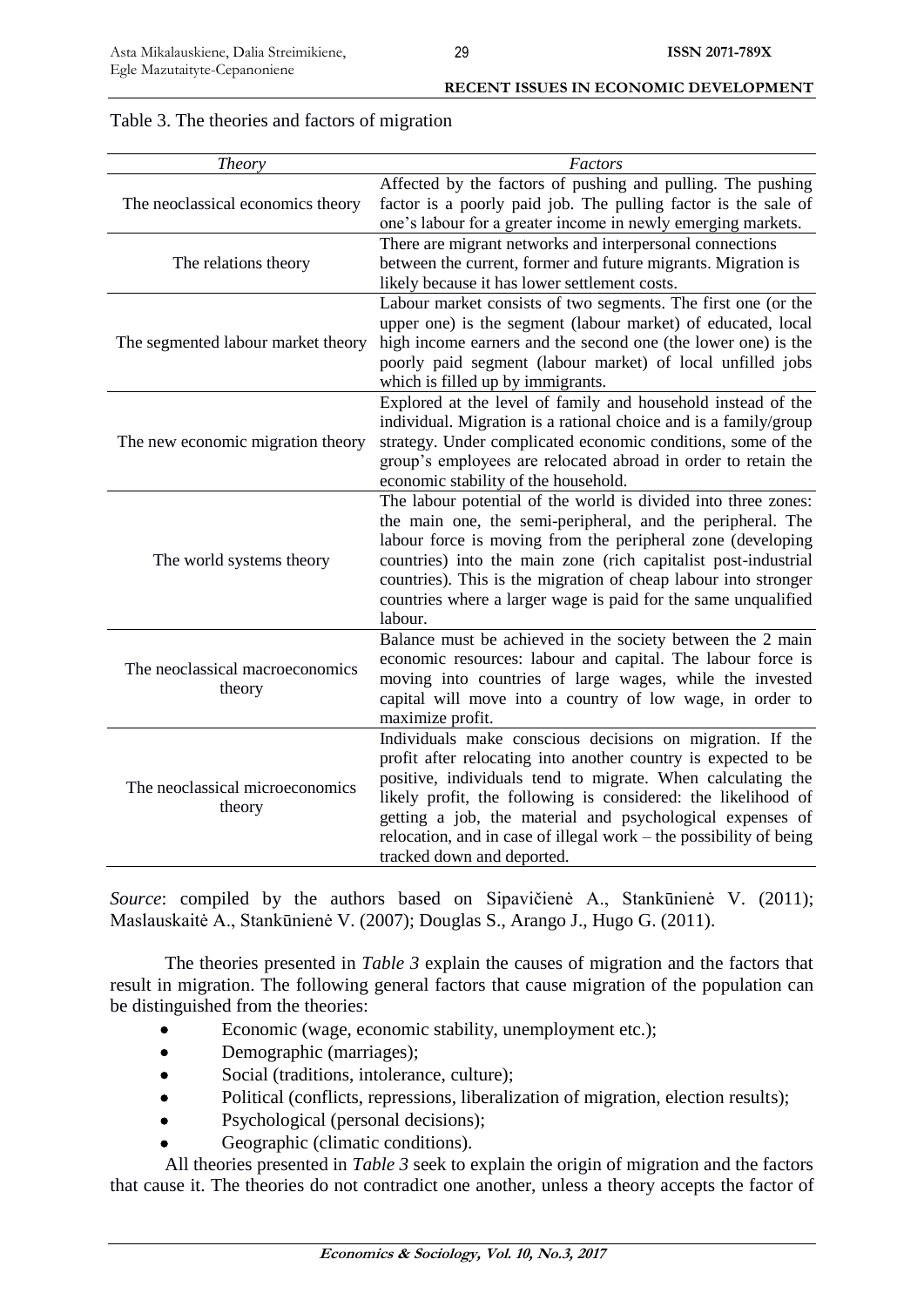migration as the only one and functioning at a single level. However, usually, a combination of these factors is accepted. It is claimed that individuals count the economic benefit, households diversify the division of labour, and the socioeconomic context, in which decisions are made, is determined by the present national and international forces (Papademetriou, Martin, 1991)

According to A. Damulienė (2013), who researched migration theories, an individual who is not influenced by any additional forces will base his decision to migrate on the assessment of the benefits and drawbacks of two locations (countries) – a comparison of the destination country and the departure country. It can be concluded from the theories presented in Table 3 and the insight by Damulienė that migration is caused by two main factors (this is best explained by the neoclassical economics theory): *pushing*(push factors) from the location where one lives and *pulling*(pull factors) into the location where one wishes to live. Individuals migrate to where pull factors are functioning. R. Čiarnienė and V. Kumpikaitė have grouped the factors that encourage migration into 4 groups (*Fig. 1*). Aside from the already mentioned pushing factors (scientists use the term "demand") and pulling factors ("supply"), the researchers distinguish chain reaction factors and psychological factors.



Fig. 1. Factors of decision to migrate *Source*: Čiarnienė, R.; Kumpikaitė, V. (2011).

*Demand* factors (pulling) (*Fig. 1*) involve relocating to a country which is economically stronger than the country where the individual lives. The factors assigned to this group include more favourable taxation system, higher average wage, larger labour market, better education system, more developed healthcare system, political stability, and higher tolerance. *Supply*factors (pushing) are related to the internal situation of the country in which the individual presently resides. Possible factors include war or other kinds of armed conflict in the country, poverty, unemployment, low average wage, severe social exclusion, absence of the middle class, and poor political situation of the country. The third group of factors is *chain migration*. The individuals who have relocated earlier inform the remaining people about the living conditions and the standards of living and provide the most important background information about the accommodation, work, transportation, and arrival. As a result, individuals evaluate the feedback and make a decision, causing a wave of emigration. The final group of factors is *personal qualities and values of the individual*(psychological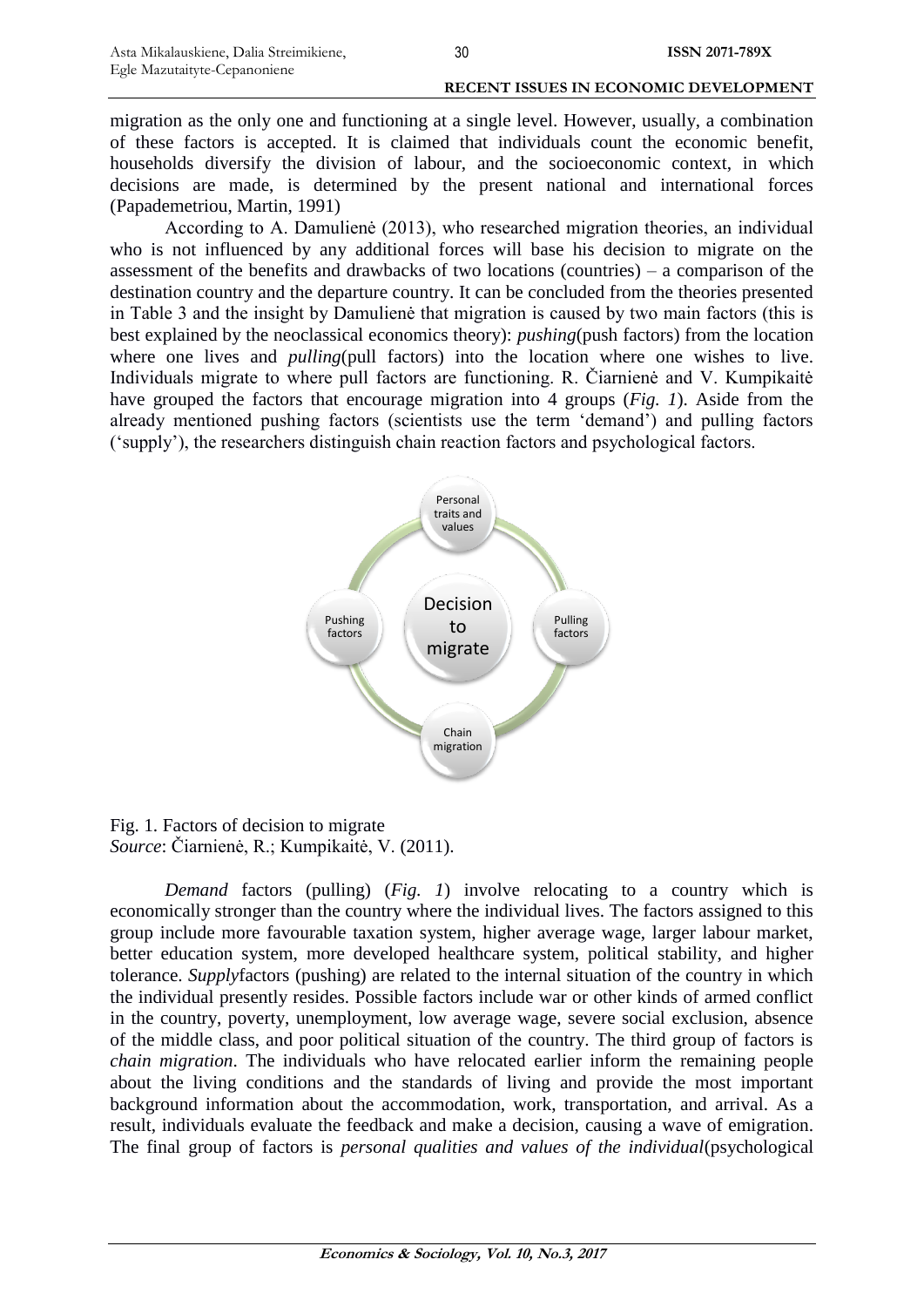factors). The main connections which link the individual to the homeland are emotional relations with parents, friends and relatives, motivation, and language barriers.

Scientific literature also highlights three levels of migration-promoting factors: micro, macro, and mezzo level. The first level includes factors related to the individual"s personal decision and motives, such as education and language. The second level encompasses the differences between the labour supply and demand and the wages in the destination country. The third level involves the personal environment of the individual: family and relatives. According to R. Čiarnienė, V. Kumpikaitė, and A. Taraškevičius (2009), an individual"s decision regarding migration is the most influenced by economic factors.

Additionally, a new migration-promoting factor has emerged in the modern world: globalization. According to R. Rudžinskienė (2014), as a phenomenon, globalization does not have a direct effect on migration, but it facilitates the migration process through free movement of persons and technological development which allows communication with the entire world. Thus, globalization could be classified as one of the factors which facilitate the migration process. However, at the same time, globalization can also play the role of a suppressor of migration in separate cases, e.g. when companies hold off migration by creating new jobs in the countries of cheaper labour. Then, yet another phenomenon emerges: "arrival" of the job to the employees, which results in the absence of the main need for migration: job search.

Two types of migration are dominant in the world: emigration and immigration. Accordingly, at the global level, migration raises such concepts as migrant, immigrant, and emigrant. A. Giddens (2005) argues that emigration is the departure of people from one country in order to settle in another, while immigration is defined as arrival in a country with the aim of settling in it. Accordingly, an emigrant is a person who seeks to depart from a country and settle in another one, while an immigrant is an individual who has arrived in another country and seeks to settle in it. In the Lithuanian context, it is common to examine a much more massive aspect of migration: emigration. However, as the demographic situation has changed and the labour shortage emerged in Lithuania, emigration has become an important problem in the country today, which is discussed not just by Lithuanian businesspeople but also by investors of foreign capital. At the moment the Lithuanian labour market is severely lacking in qualified employees. As standards of living in Lithuania are rising and the labour force shortage is increasing, while stable rate of economic growth is sought to be ensured, immigration has become an inevitable and even desirable phenomenon (Janušauskas *et al.*, 2009).

# **4. Theoretical examination of the issue of openness to immigration**

*Immigration* is the movement to live coming from another country, relocation (Dictionary of International Terms). As was presented in *Table 3*, the theories that explain migration are helpful in dividing the main factors that influence and determine migration. Since migration consists of immigration and emigration, the factors that cause migration can be also generally applied to immigration. Thus, the main groups of factors that influence the decision to immigrate are presented in *Fig. 2*.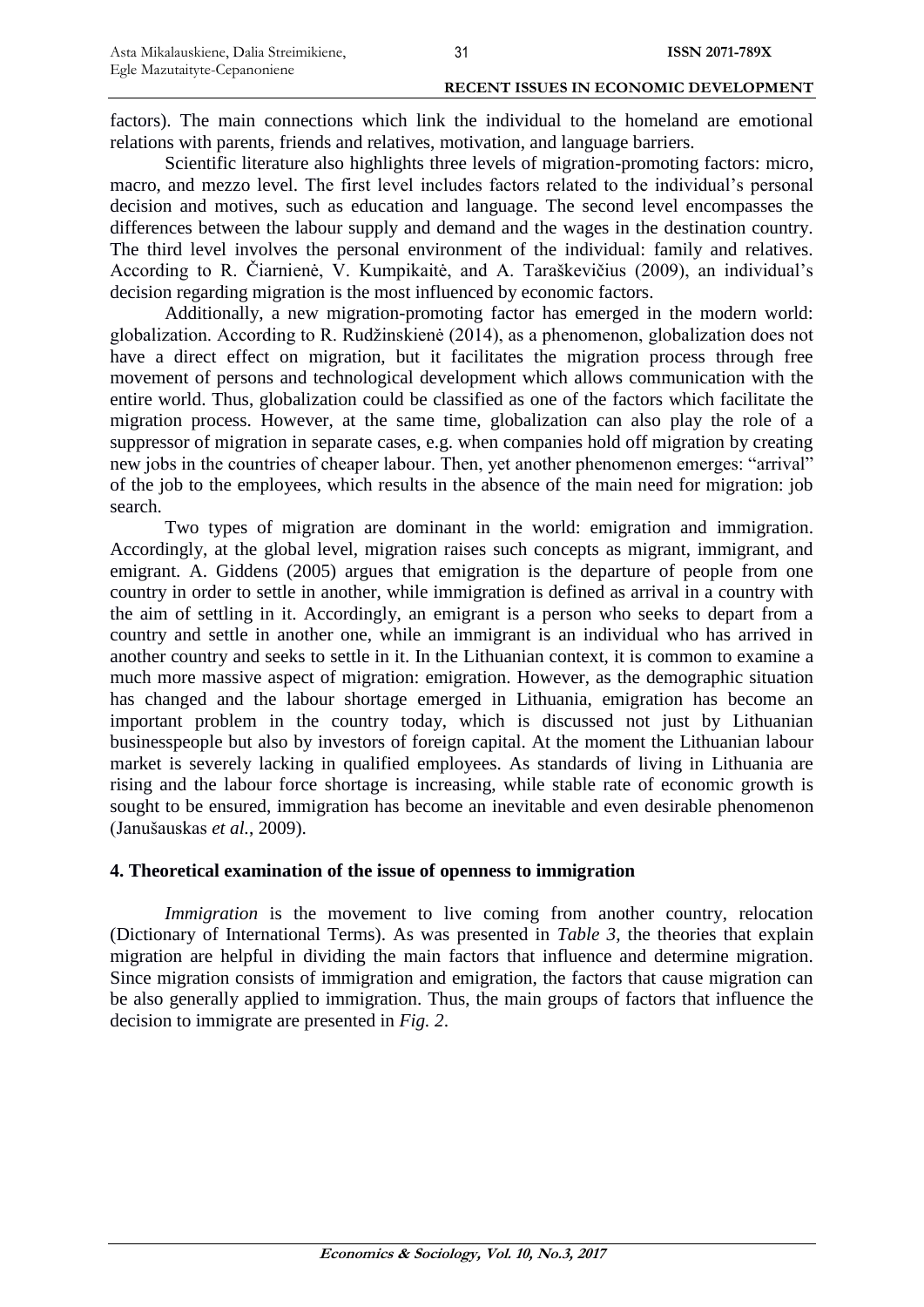



The presented figure demonstrates that just a small portion of the factors are at the level of local government and are impactable by government measures, such as economic and political factors. Also partially impactable are social, demographic, and cultural factors. The greatest and the strongest influence on immigration comes from economic factors. There are theoretical considerations that an individual will immigrate when personal benefit will exceed the costs. Investments into immigration include many components, such as relocation costs, psychological costs (of separation from family and homeland), loss of pension etc. (Čiarnienė *et al.*, 2009).

Some of the greatest economic influences on immigration, as well as emigration, are the *labour market opportunities*, shortage of unqualified labour, and wage. Highly qualified workers will immigrate to countries where the wage difference between qualified and unqualified labour is high, while the unqualified workers will immigrate more to the countries where wage differences are small and as a result unqualified work is better paid.

*Legal*factors are important as well. In the countries where immigration is not restricted and legal residence permits (e.g. the European Union) are not required, immigration will be greater. Meanwhile, in the countries where permits or visas are required, immigration will be weaker.

The influence of all these factors is different on each immigrant and manifests itself through personal strategies. O. Stark and D. E. Bloom (1985) distinguished the main personal strategies.

- 1. *Concentration of capital.*The aim to accumulate capital for a personal business or other important expenses, e.g. a household.
- 2. *Strategy of a new start* the possibility to start life anew.
- 3. *Creating a livelihood for old age* the aim to ensure a better pay for the retirement period.
- 4. *Diversification of income* the aim to gain more income from other activities when income from the main activity decreases.
- 5. *Education strategy*–immigration of potential students for better education.
- 6. *Increase of relative prosperity.*The aim is to increase the relative prosperity level in the community. As a result, the overall increase of prosperity does not reduce motivation for migration.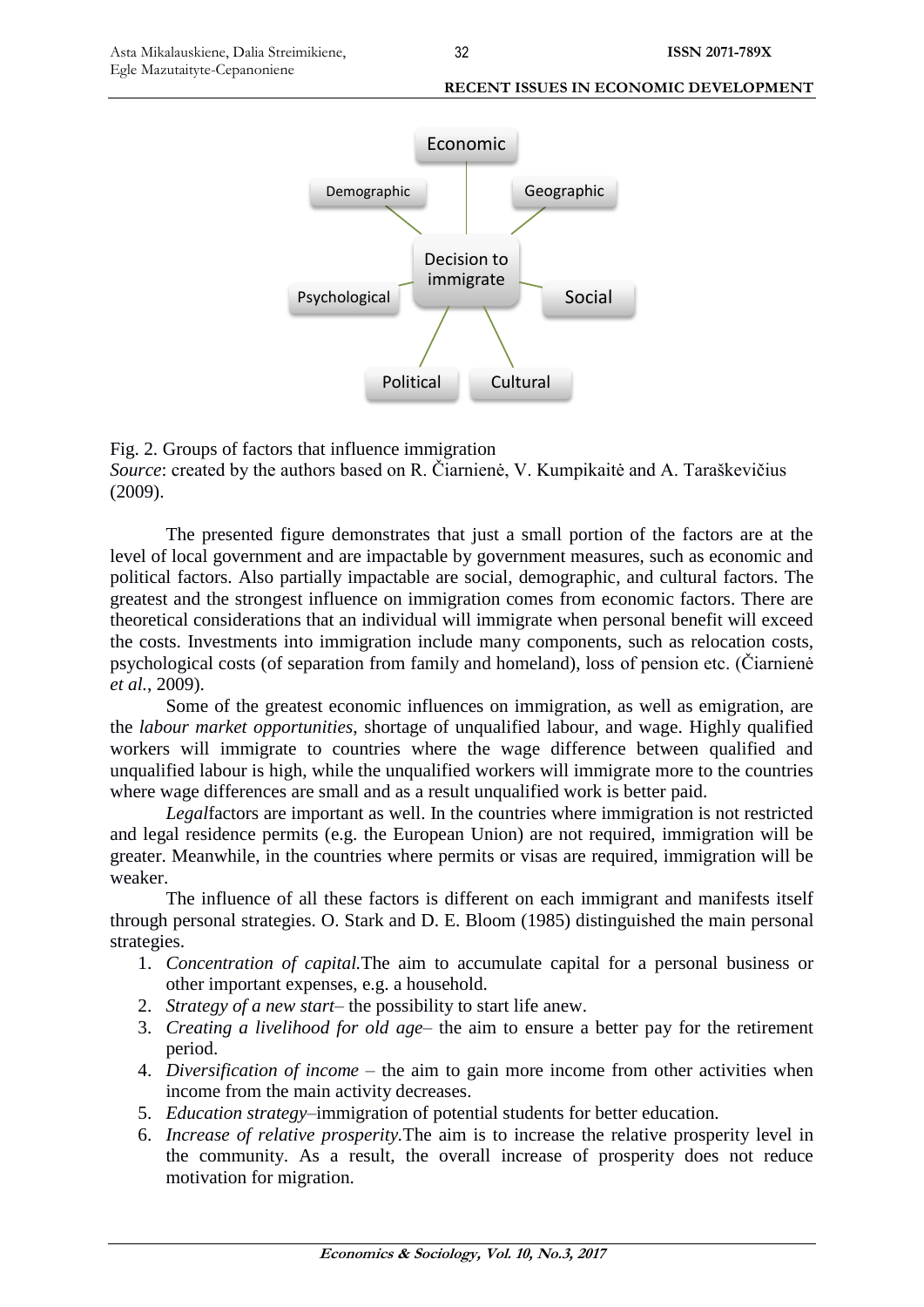- 7. *Skills and career strategy*.The aim to exploit the possibilities of the labour market in the host country.
- 8. *Family reunification strategy.*The aim to live together with the family and relatives.

Thus, each individual's choice of immigration and reasons for it are mostly determined by the personal strategy of personal goals. Personal strategy factors also include other factors, such as economic, social etc.

*Openness to immigration*can be defined as the attitude that immigrants should be allowed in the country. The opposite view is disapproval of immigration, the antagonistic view that immigrants must not be allowed and stricter measures of restricting immigration have to be implemented (Card *et al.*, 2005). A. Telešienė (2013) pointed out that the sociological examination of *openness to migration* has 3 classical directions. *The individual level* is explained with the variables of *socio-economic*interest and *social identity*. It includes such variables as education level, occupation, age, and even gender. The education level, living in a big city and having a higher occupation are considered to be liberating factors, which results in individuals becoming more tolerant and open to novelties (J. Hainmuller, J. Hiscox, 2007). *The mezzo level*is explained with the theories of social contact and group conflict. This criterion can be seen through the lens of marginality, when marginalized groups of society or those that are in an unfavourable social situation are more likely to help or express positive views toward other marginalized groups, e.g. criminals, the disabled, people of other religions. *The macro level*is explained with the variables of the population sizes of foreigners and immigrants. The group conflict theory can be distinguished as the main macrosocial paradigm. This theory can be interpreted to claim that openness to immigration is related to the level of one"s perception of the economic and cultural threats associated with the arrival of immigrants. In conclusion, negative view towards immigrants can be said to be a defensive reaction to the rising competition. A. M. Ceobanu and X. Escandell (2010) identified the group conflict theory as the aspect which has the strongest effect on the openness to immigration.

*The group conflict theory*says that openness to immigration is directly related to the level of one"s perception of the economic (realistic) and cultural (symbolic) threats associated with immigrants (Telešienė, 2013). The negative attitude is an expression of a defensive reaction to the perceived competition between different groups of society. When the competition increases, a threat arises against access to *goods* and their accessibility by the individual"s primary reference group (Ward, Masgoret, 2008). Meuleman *et al.* (2009) identified the main groups of goods for which different social groups are competing: *material goods*(household, a well-paid job) and *power, status*. The group conflict theory states that the perception of economic and cultural threats is explained not just at the level of the individual. The perception of the threats posed by an external group (immigrants and foreigners) is primarily a collective process, when one group defines another group. For this reason, the posed threats are seen not as personal threats to the individual, but as threats posed against a group (Meuleman *et al*., 2009). Thus, the main threats posed by immigrants are closely related to the conditions of the competition for goods between different social groups. Competition is the main aspect which causes conflicts between groups and, in particular, creates a negative view towards external groups (Blalock, 1967).

Another significant theory which examines openness to immigration is *the theory of social contact*. This theory claims that more frequent encounters with an *external* group (foreigners, immigrants) result in greater openness to immigration. The social contact theory is based on the factor that, in case of greater density of foreigners in a country, a higher percentage of the local population has experience-based knowledge of foreigners (Telešienė, 2013). This knowledge is not theoretical but rather directly received from encounters between neighbouring groups or through social institutions. As a result, the knowledge of external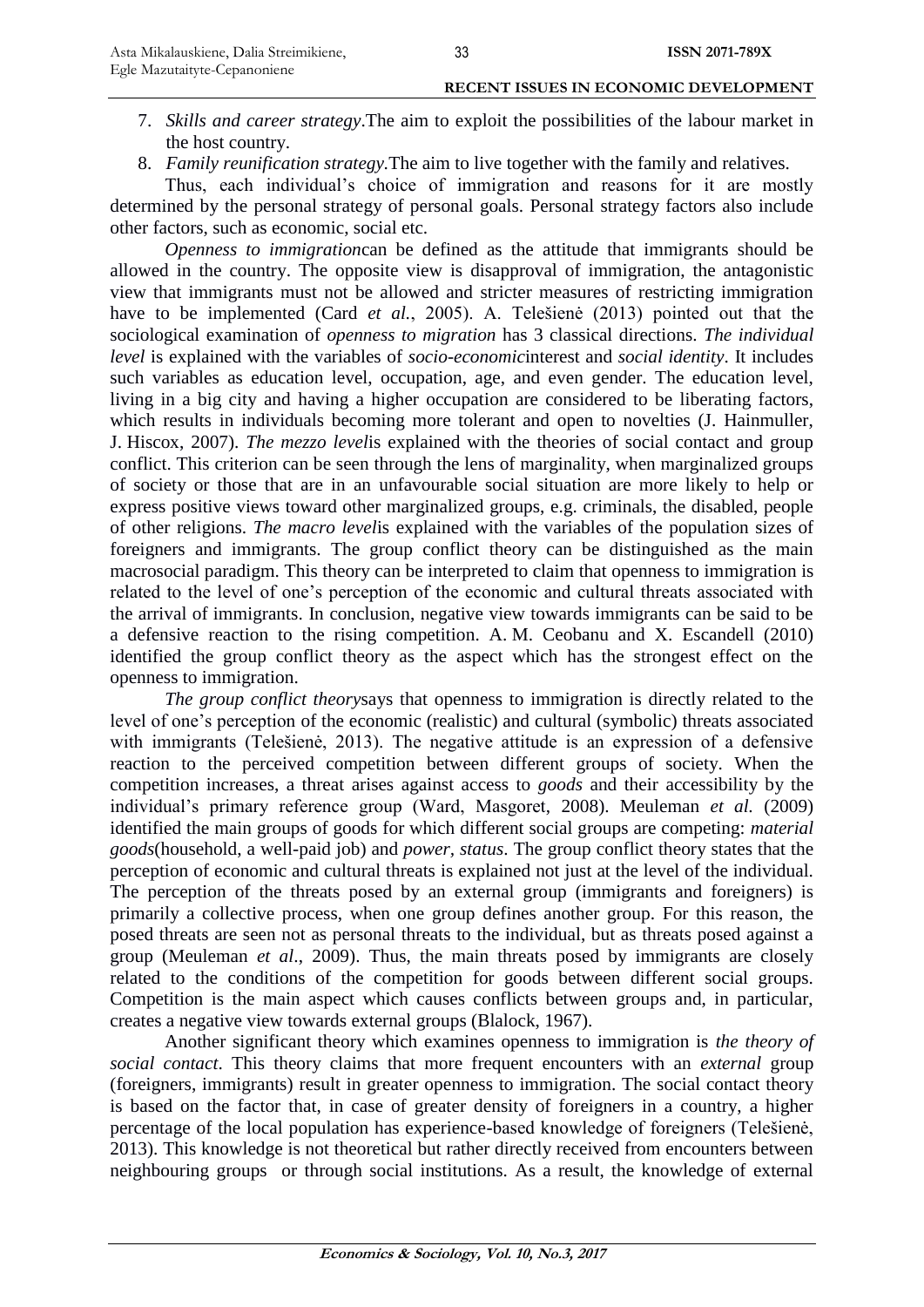groups is deeper, clearer, and not stereotypical. On the other hand, in the countries where the density of external groups is lower than that of the country"s population, the knowledge is theoretical, not based on experience, and causes stereotyping and social conflicts.

J. Sides and J. Citrin (2007) distinguish a rooted *symbolic view*towards foreigners as a greater influence on the openness to immigration than economic consequences. This partially validates the social conflict theory. The population avoids complete recognition of individuals with different cultural origins in order to preserve national identity. D. Hollinger (1995) defines this phenomenon as the national "circle of we". This threat is escalated by proponents of post-nationalism who seek to depersonalize the political and social rights rather than nationality and nationalism. For instance, the European Union is based on post-nationalism, but nevertheless openness to "others" based on the view of culture and national identity towards migration causes great opposition in the public sphere.

D. Card *et al.* (2005) claim that the view towards immigration is influenced by two directions: *economic* and *cultural*. The economic view is expressed through the fear of losing one's job, competition for salary and expenses for the creation of social programs for immigrants. The cultural view includes fear of cultural alienation and the fear that immigrants will harm the language, the religion, the political views and the overall lifestyle of the locals. Both the economic and the cultural negative view can be based on ignorance or on excessive exaltation of people while ignoring systematic evidence.

Thus, with the help of the examined theories and for the aim of exploring the influence of the openness to immigration on the economy, a scheme of the link between the factors and the consequences of the openness to immigration is presented in *Fig. 3*.



Fig. 3. The scheme of the link between the deciding factors and the consequences of the openness to immigration

*Source*: compiled by the authors based on Telešienė, A. (2013), [Escandell,](http://www.tandfonline.com/action/doSearch?Contrib=Escandell%2C+X) X.; [Ceobanu,](http://www.tandfonline.com/action/doSearch?Contrib=Ceobanu%2C+A+M) A. M. (2010), John S.; Citrin, J. (2007), Ward, C.; Masgoret, A. M. (2008).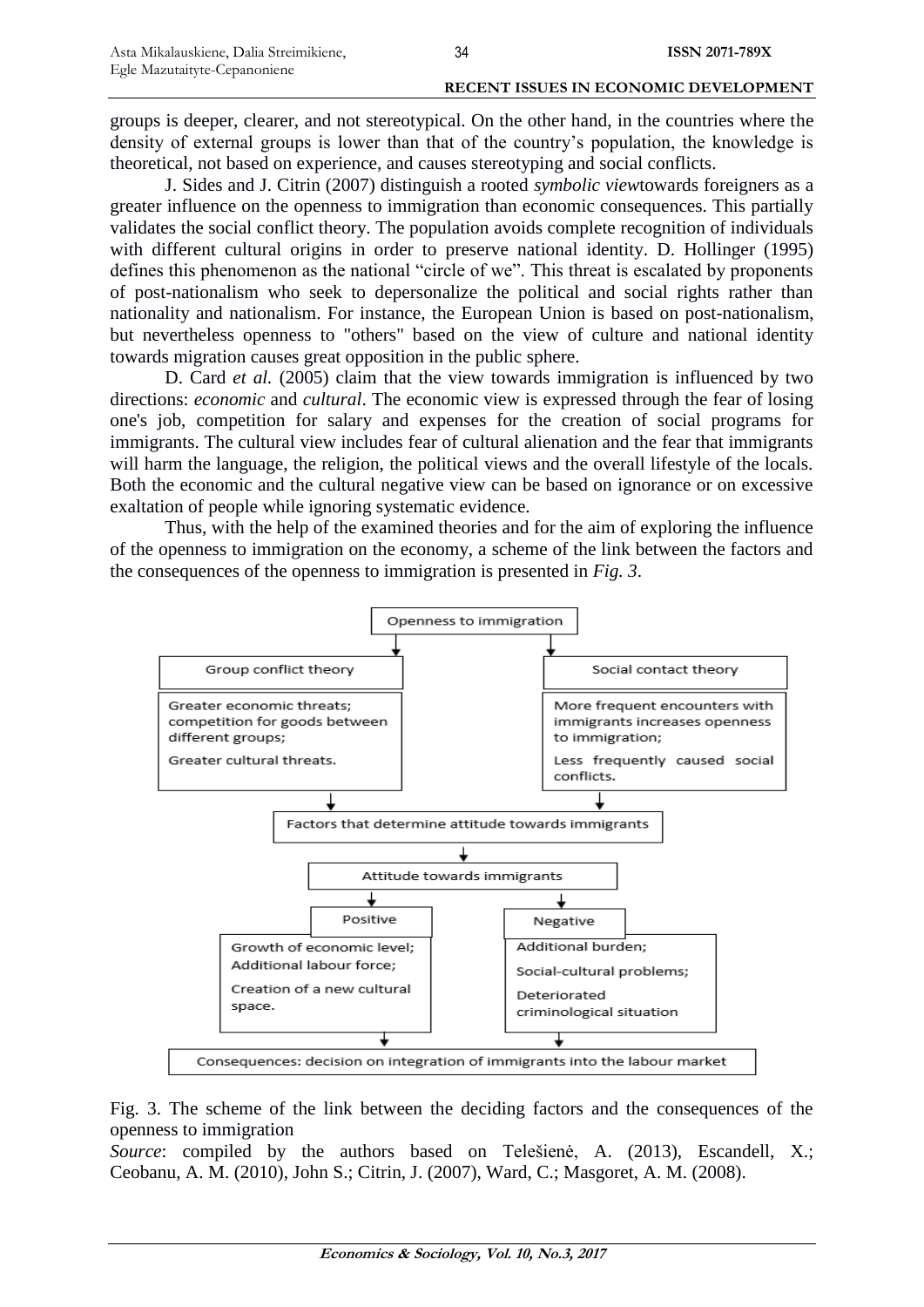The scheme presents the link between the factors and the consequences of the openness to immigration. The openness to immigration is explored through the theories of social contact and group conflict. The group conflict theory presupposes the following preconditions of openness to immigration: greater economic threats, competition for goods between different groups, and greater cultural threats. The social contact theory presupposes the following main preconditions: more frequent encounters with immigrants increase openness to immigration and results in less frequently caused conflicts. Afterwards, the factors that determine the attitudes towards immigrants and the established attitude are examined. The openness to/disapproval of immigration is dependent on the attitude. The attitude towards immigration can be positive or negative. Consequences of positive attitude include the increase of the economic level, additional labour force, and creation of a new cultural space. Consequences of negative attitude are additional burden, social-cultural problems, deteriorated criminological situation etc. After exploring the factors that determine the attitude and the positivity and negativity of the attitude, as a consequence of factors that decide openness, a decision is made on the integration of the immigrant into the labour market (to employ/not to employ).

The summary of the results of the analysed research on the attitude towards immigrants and openness to immigration is presented in *Table 5*.

| Research                                           | Result                                                                                                                                                                                                                                                                                                                                                                                                                                                                                    |
|----------------------------------------------------|-------------------------------------------------------------------------------------------------------------------------------------------------------------------------------------------------------------------------------------------------------------------------------------------------------------------------------------------------------------------------------------------------------------------------------------------------------------------------------------------|
| A.Telešienė (2013)                                 | Openness to immigration is predicted on the basis of the<br>perception of the threats caused by immigrants. If the respondent<br>has a low perception of the threats caused by immigrants, it can<br>be predicted correctly that he is open to immigration.                                                                                                                                                                                                                               |
| TMO (2010)                                         | The residents of Lithuania have a hostile attitude towards<br>immigration. Social-cultural factors are prevalent: ethnic origin,<br>denationalization, and criminological situations. Economic factors<br>include legality of work, competition in the labour market, and<br>economic migrants.                                                                                                                                                                                           |
| A. M. Mayda (2004)                                 | In most countries, the attitude towards immigration is related to<br>the issues of the labour market, aspects of security and culture,<br>and individual view towards political refugees and illegal<br>immigrants. The attitude towards immigrants is mainly influenced<br>by economic variables (labour market, competition). Additionally,<br>the research highlighted the correlation between individual skills<br>(high level of education) and standard of living (per capita GDP). |
| K. H. O'Rourke (2003)                              | In the countries of high qualification (education level) and high<br>standard of living, the attitude towards globalization (and thereby<br>immigration) is positive, whereas in the countries where the<br>standard of living is low, individuals oppose globalization (and<br>immigration).                                                                                                                                                                                             |
| Bilan & Strielkowski (2016),<br>Bilan, 2014ab      | The economic theory agrees that immigration either has a positive<br>impact on the economic welfare of the target countries or its<br>effect is relatively small. The overall conclusion is that migration,<br>although it is modest in its volume and scope, is very beneficial<br>for the countries in question and therefore should be considered<br>by the relevant stakeholders as one of the tools for fostering<br>economic development.                                           |
| G. Facchini, A. M. Mayda, and<br>M. Mendola (2013) | The main factors that determine the attitude towards immigration<br>are social-cultural (nationality, language, culture, ethnic origin,<br>political orientation).                                                                                                                                                                                                                                                                                                                        |

Table 5. Summary of the analysed empirical research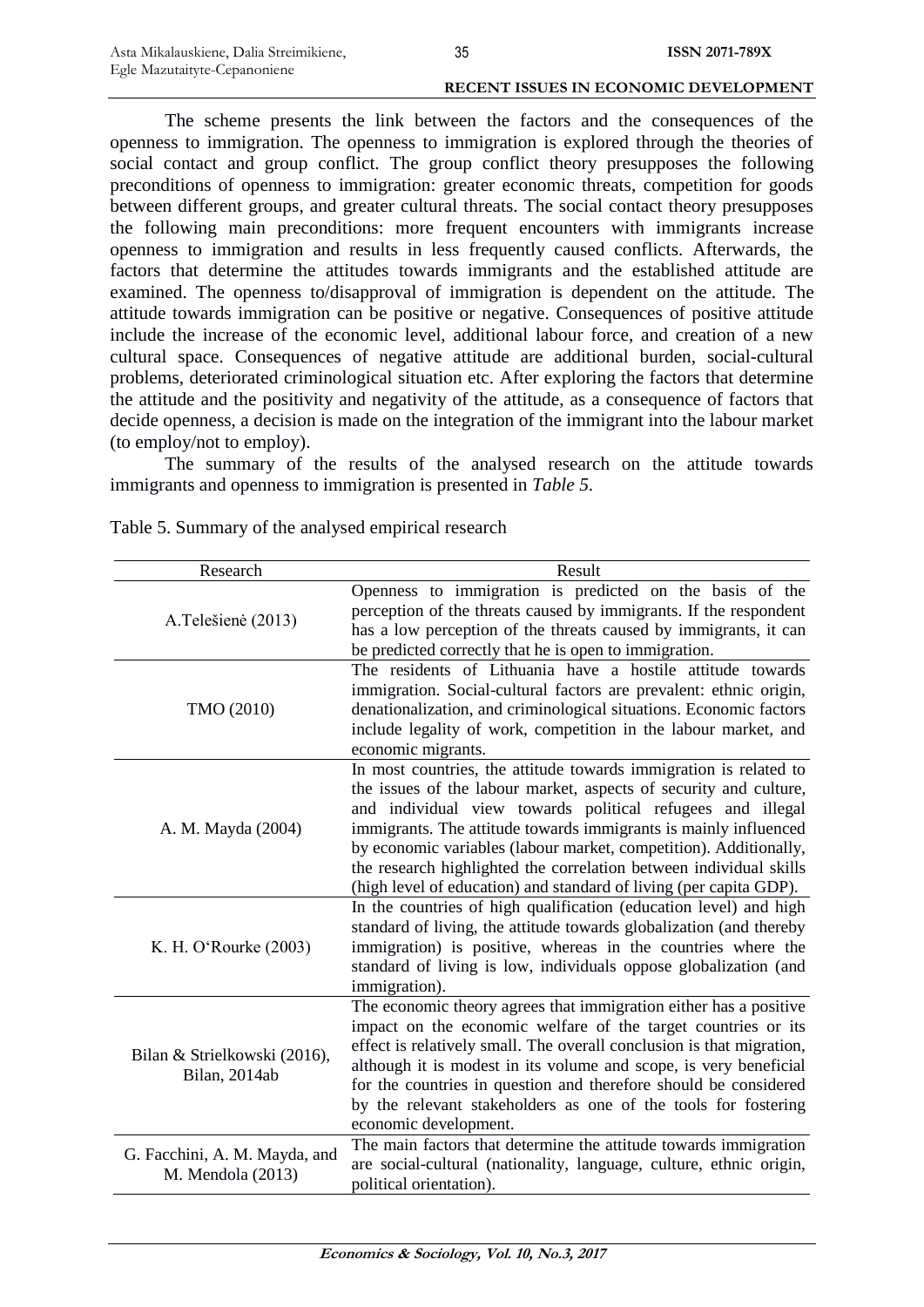| I.N. Gang, F. L. Rivera-Batiz,<br>and M.S. Yun $(2002)$               | The main factors that determine negative attitude towards        |
|-----------------------------------------------------------------------|------------------------------------------------------------------|
|                                                                       | immigrants are competition in the labour market (economic        |
|                                                                       | factors) and concentration of immigrants in the neighbourhood.   |
|                                                                       | Meanwhile, the education level of the local residents positively |
|                                                                       | influences the development of the attitude towards immigrants.   |
| T. Paas and V. Halapuu (2012)                                         | The main factors that determine the attitude towards immigrants  |
|                                                                       | are personal views and prejudice, the country's economic status, |
|                                                                       | and social economic security.                                    |
| A. Janušauskas, E. Nedzinskas,<br>A. Uleckas, and P. Vepšta<br>(2009) | Immigration is a sufficiently complex phenomenon: it creates     |
|                                                                       | benefit to the country's economy (cheaper labour etc.) but also  |
|                                                                       | creates additional costs (social payments, crime, integration    |
|                                                                       | expenses).                                                       |

*Source*: compiled by the authors.

It can be observed that the summary of the results presented in *Table 5* contains 2 main types of prevalent factors: economic and social-cultural factors. The factors have been grouped, summarized and presented in *Fig. 5*.



Fig. 5. Factors that determine attitude towards immigration *Source*: compiled by the authors.

To summarize the examined research, the factors presented in *Fig. 5* are grouped into two groups: economic and social-cultural. The economic factors mostly include competition, labour market, the country's economic indicators, and social security expenses. Conversely, the social-cultural factors encompass personal characteristics and such factors as ethnic origin, concentration, security, and identity.

# **5. Immigration trends in Lithuania**

When exploring aspects of migration, it is also important to examine and reveal the modern trends of migration in Lithuania. General trends of the changes of emigration and immigration are presented in *Fig. 5*.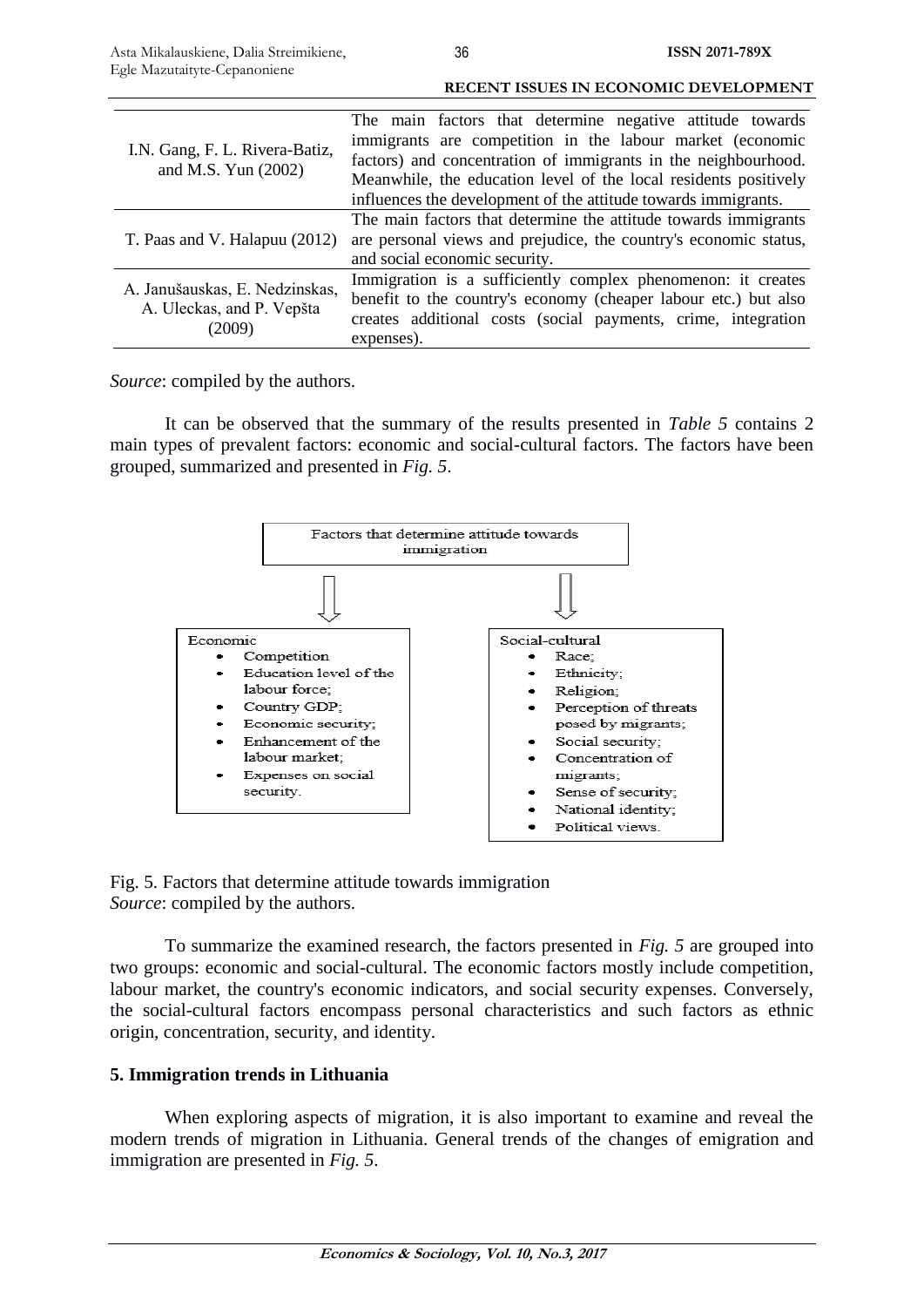

Fig. 5. Migration trends in Lithuania *Source*: compiled by the authors based on the data of the Official Statistics Portal.

As can be observed in *Fig. 5*, emigration and immigration have been taking place in Lithuania continuously. Two main waves of emigration have been observed: in 2005, when emigration increased by 53% compared to 2004 (from 37,691 emigrants to 57,885 emigrants), and in 2010, when the growth was 116% compared to 2009 (from 38,500 emigrants to 83,157 emigrants). Possible causes of the growth could include the accession of Lithuania into the European Union and the economic crisis of 2008. In 2016, emigration started growing again and increased by 14.5% compared to 2015 (from 44,533 emigrants to 50,978 emigrants). In the last decade, the numbers of immigration have been growing. After calculating the immigration growth of the decade, the resulting numbers show that from 2006 to 2016, immigration into Lithuania increased by 176% (from 7,745 immigrants to 21,358 immigrants). Over the examined decade, two periods of immigrant decline have been observed: 2009, when the number of immigrants fell by 43% compared to 2008 (from 9,297 immigrants to 6,487 immigrants) and 2015, when the number of immigrants decreased by 9% (from 24,294 immigrants to 22,130 immigrants). The number of immigrants dropped in 2016 as well, but insignificantly, by 3.4%, compared to 2015. The reasons that determined these numbers of immigrants are identical to the reasons of the waves of emigration growth in the corresponding periods. As can be observed in the graph, emigration outpaces immigration considerably. For instance, the net migration in 2015 was negative and amounted to -22 403. However, in 2014, the immigrant rate in Lithuania was 8.3 per thousand inhabitants. Based on published statistics, in 2014, labour immigrants amounted to 22% of all foreigners in Lithuania.

Continuing the examination of immigration, *Fig. 6* demonstrates the change in the number of work permits issued to third-country nationals in Lithuania. Third-country nationals may be employed and the work permit will be issued only in certain sectors that lack employees from Lithuania and the European Union.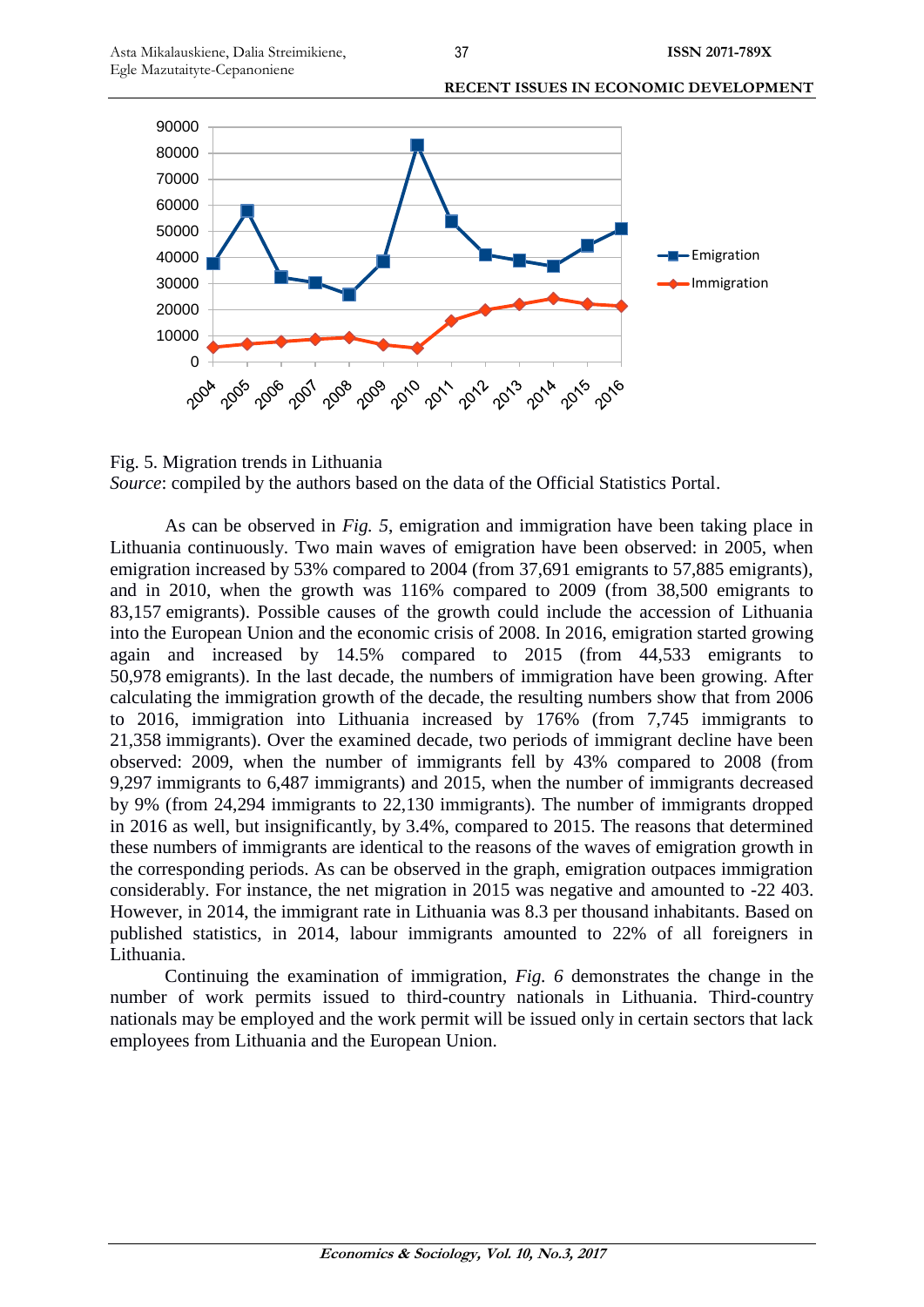



The number of labour immigrants experienced the greatest upsurge during the period of economic growth (2005-2008). In the aforementioned period, the number of work permits issued to third-country nationals in Lithuania increased 5 times, from 1,565 permits in 2005 to 7,819 permits in 2008. The issuing of permits slowed drastically during the economic crisis in 2009. In 2008, 7,819 permits were issued, while in 2009 the number of issued permits dropped 3.5 times to 2,239. After this decrease, the number of issued permits started growing consistently: it increased by 84% in 2011, by 39% in 2012, by 9% in 2013, by 7% in 2014, by 28% in 2015, and rose by 63% in 2016, as the economy has been rapidly growing, employee shortages emerged, and the businesses, particularly in construction, expanded quickly.

*Fig. 7* presents the number of temporary residence permits issued in Lithuania grouped by the specified grounds for arrival.



Fig. 7. Number of temporary residence permits issued in Lithuania grouped by the grounds for arrival

*Source*: compiled by the authors based on the data of the European Migration Network.

In 2015, the greatest number of permits was issued for family reunification (31.31%). Compared to 2014, the number of issued permits of this type grew by 3.2%. The greatest increase was in issued work permits, which constituted 27.64% of all issued permits in 2015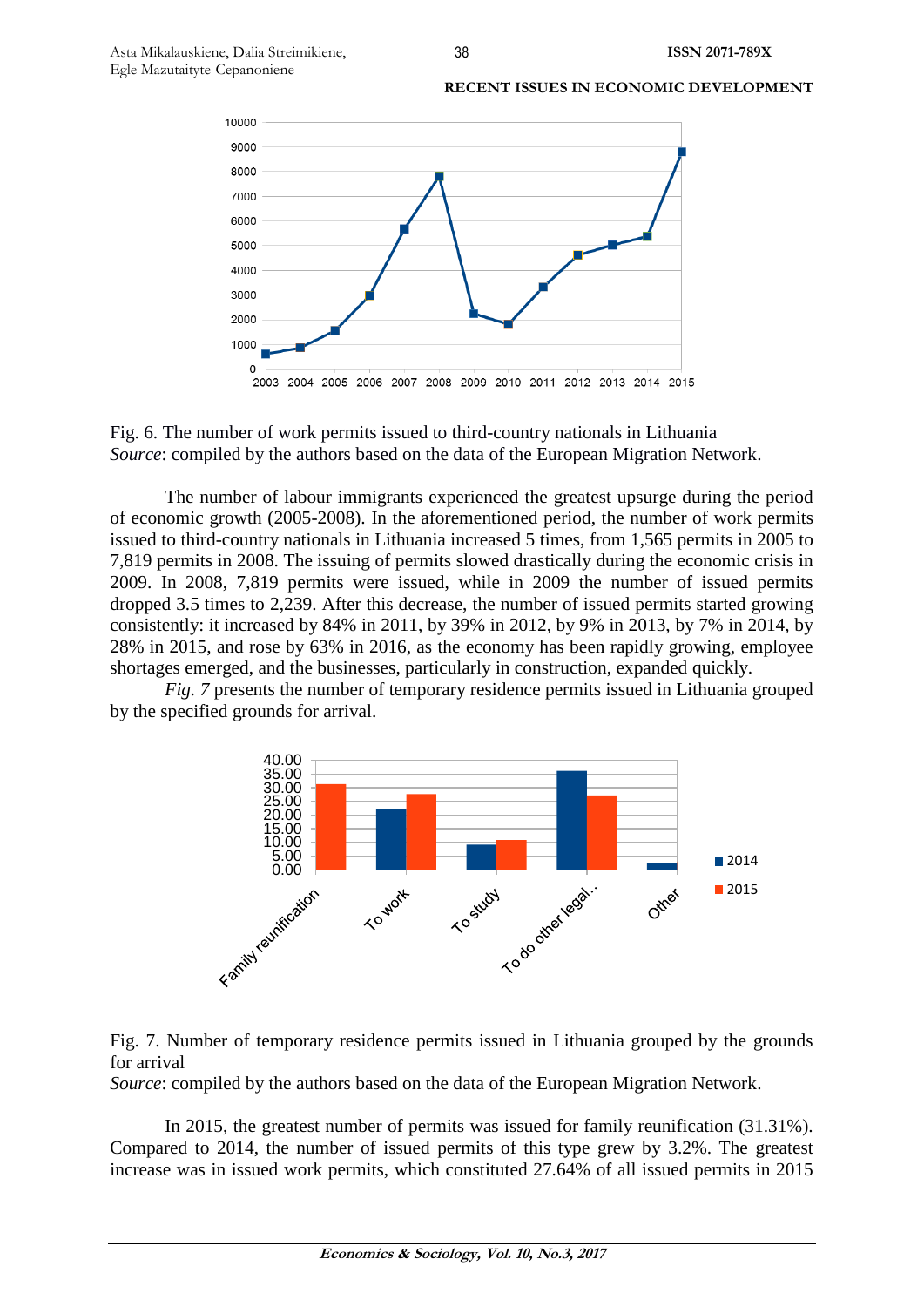and rose by 5.48% from 2014. Permits for other legal activities decreased by 9%. Doing legal activities signifies that a foreigner desires to do business in Lithuania. Usually this is just the purchasing of companies registered in Lithuania. Foreigners designate themselves as their managers, and on this basis they request a permit to temporarily reside in Lithuania, usually not to live in Lithuania but to enter the Schengen Area. From 1 November 2014, legal amendments came into effect which restricted the requirements to foreigners who wished to do legal activities. As a result, a decrease was observed in the number of issued permits of this kind.

In 2015, the Lithuanian Labour Exchange issued 8,815 permits to work in Lithuania. Based on the presented official statistics, the number of issued work permits increased by 63.79% compared to 2014. *Fig. 9* presents the breakdown of third-country labour immigrants by nationality.

8,815 labour migrants came to Lithuania in 2015. The majority (6,729 or 76%) were long distance drivers. Currently, according to the data of the Lithuanian Labour Exchange, the greatest shortage in Lithuania is of long distance drivers, hull constructors, metal construction installers, bricklayers, concrete finishers, welders, and tailors.



Fig. 8. Breakdown of third-country nationals who received work permits by nationality *Source*: compiled by the authors based on the data of the European Migration Network.

*Fig. 8* shows that in 2015 the Lithuanian Labour Exchange issued the most work permits to citizens of Ukraine (5,596), Belarus (2,297), and Moldova (266). Over the last 5 years, the number of employees from Ukraine increased the most: from 424 to 5,596 workers (in 2010 and 2015). Occupations that are the most popular among labour immigrants include drivers of transport vehicles for international carriage of goods (76.34%), other occupations (unspecified, 13.90%), metal hull constructors (3.66%), welders (2.78%), restaurant chefs (1.97%), plasterer-finisher (1. 37%).

According to the data of the European Migration Network, the number of foreigners arriving to Lithuania for highly qualified work (requiring Blue Card) increased in 2015. In Lithuania, these specialists usually work in the field of IT, pedagogy, or management of companies or their divisions. According to the organization, 344 foreign citizens with Blue Cards lived in Lithuania on 1 June 2016. 103 of them were from Ukraine, 91 from Russia, 89 from Belarus and 28 from the USA.

Thus, after examining the current situation of labour immigration in Lithuania, the trends of the issuing of residence permits in Lithuania, and the degree of emigration, it can be claimed that the number of labour immigrants and individuals wishing to legally live in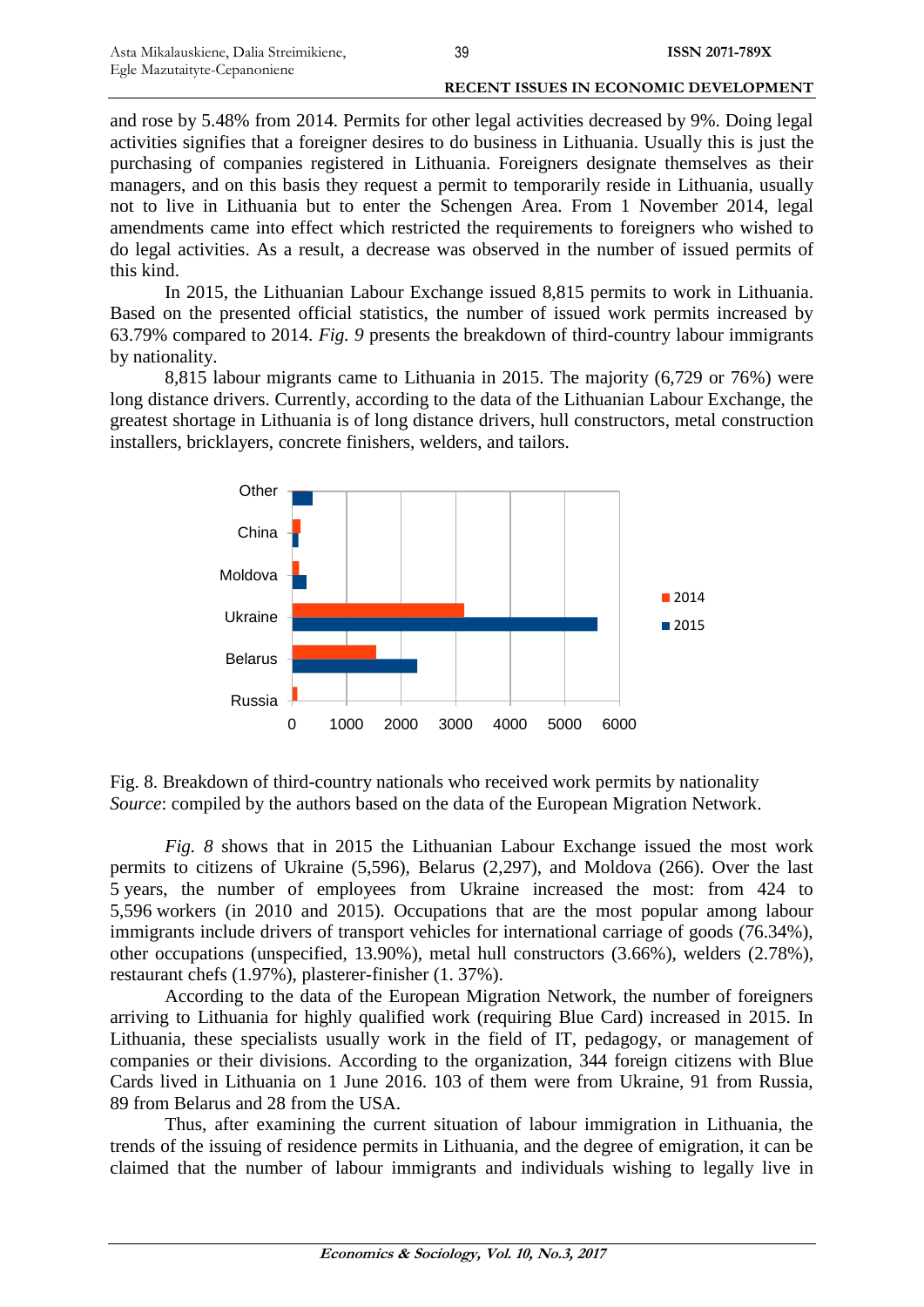Lithuania will increase, as a result highlighting the problems of their integration, employment, and local residents' openness to immigrants.

Taking into consideration the research conducted by A. Telešienė (2013), Vilnius Office of the International Organization for Migration (TMO) and the Lithuanian National Information Centre of the European Migration Network (2010), A. M. Mayda (2004), K. H. O"Rouke (2003), G. F. Facchini, A. M. Mayda and M. Mendola (2013), I. N. Gand, F. L. Rivera-Batiz and M. S. Yun (2002) and T. Paas and V. Halapuu (2012), as well as the scientific literature analysed in the theoretical section of the paper, connections are determined between the openness to labour immigrants and their acceptance in the labour market (*Fig. 9*).



# Fig. 9. The model of the employer attitude towards labour immigrants and the factors of their employment/non-employment *Source*: own compilation.

Openness to immigration is based on the theory of group conflict or the theory of social contact. Group conflict theory is manifested through expressed threats: economic, competition for goods, and cultural. Social contact theory is grounded on the increase of openness based on more frequent encounters with immigrants and fewer occurrences of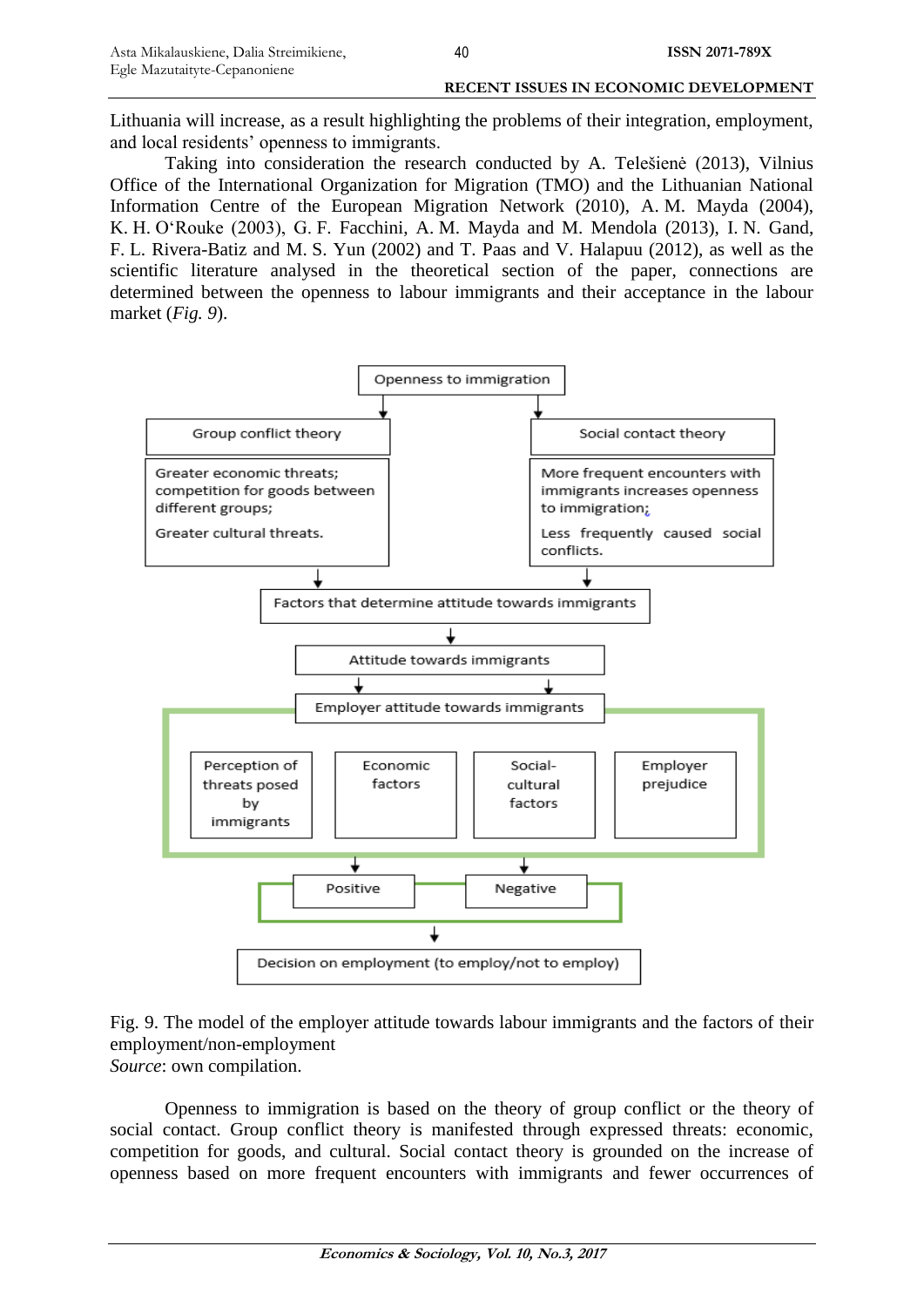incited social conflicts. After examining and invoking certain theory, it is possible to analyse the factors that determine the attitude towards immigrants (openness). Based on the analysed scientific literature and the empirical data, the factors that determine the attitude towards labour immigrants are grouped into perception of threats posed by immigrants, economic factors, social-cultural factors, and, as a separate factor, employer prejudice (preconceived opinion on a particular issue). After evaluating all these factors and their combination, the result is the attitude (openness) towards immigrants, which is either positive or negative. In the case of positive attitude, openness to immigrants is high and the employment of the immigrant is possible. Conversely, if the attitude is negative, disapproval prevails, and as a result the immigrant"s employment is impossible.

This model could purposefully evaluate the attitude of a particular company towards immigrants, if the manager wished and sought to employ a labour immigrant. With the help of this model, it is possible to assess whether company employees are open or not regarding the issue of immigrants. Additionally, it is possible to evaluate the openness to labour immigrants of certain groups of people, formal and informal organizations, and social groups. The model presented in *Fig.* 9 can also be applied when determining a country's residents' openness to labour immigrants.

# **Conclusions**

Two trends were observed during the analysis of the concept of migration: migration is defined in a narrow and wide sense. In the narrow sense, migration is defined as a relocation of people from one place to another, while in the wide sense, possible reasons and consequences are presented. In conclusion, migration could be said to be departure or arrival in another country in pursuit of personal economic prosperity. Usually migration is categorized by aspects of arrival/departure: immigration, emigration, re-emigration, and repatriation. Openness to immigration is defined as the attitude that immigrants should be allowed to enter the country. Openness to immigration is explored by theories of social contact and group conflict.

After analysing the chosen empirical research on the attitude towards immigrants and immigration, the factors that determine the attitude towards immigrants and immigration can be grouped into economic and social-cultural factors and the factor of the perception of threats posed by labour immigrants. Economic factors include competition, education level of the labour force, country GDP, economic security, enhancement of the labour market, and expenses on social security. Social-cultural factors include race, ethnicity, religion, social security, immigrant concentration, national identity, and political views. The perception of threats posed by immigrants includes sense of security and conflicts between representatives of different groups.

An empirical model has been composed of the factors that determine the employers' attitude towards labour immigrants and the resulting openness to immigrants as a consequence. Openness to immigration is analysed using theories of group conflict and social contact. From these theories, factors are drawn which determine the employers' attitude towards labour immigrants: economic, social-cultural, and the aspect of the perception of threats posed by immigrants. All these factors influence the employers' attitude and openness (positive or negative attitude). As a result, a decision is made on the employment of the labour immigrant. The made decision demonstrates whether the employer is open to labour immigrants or not.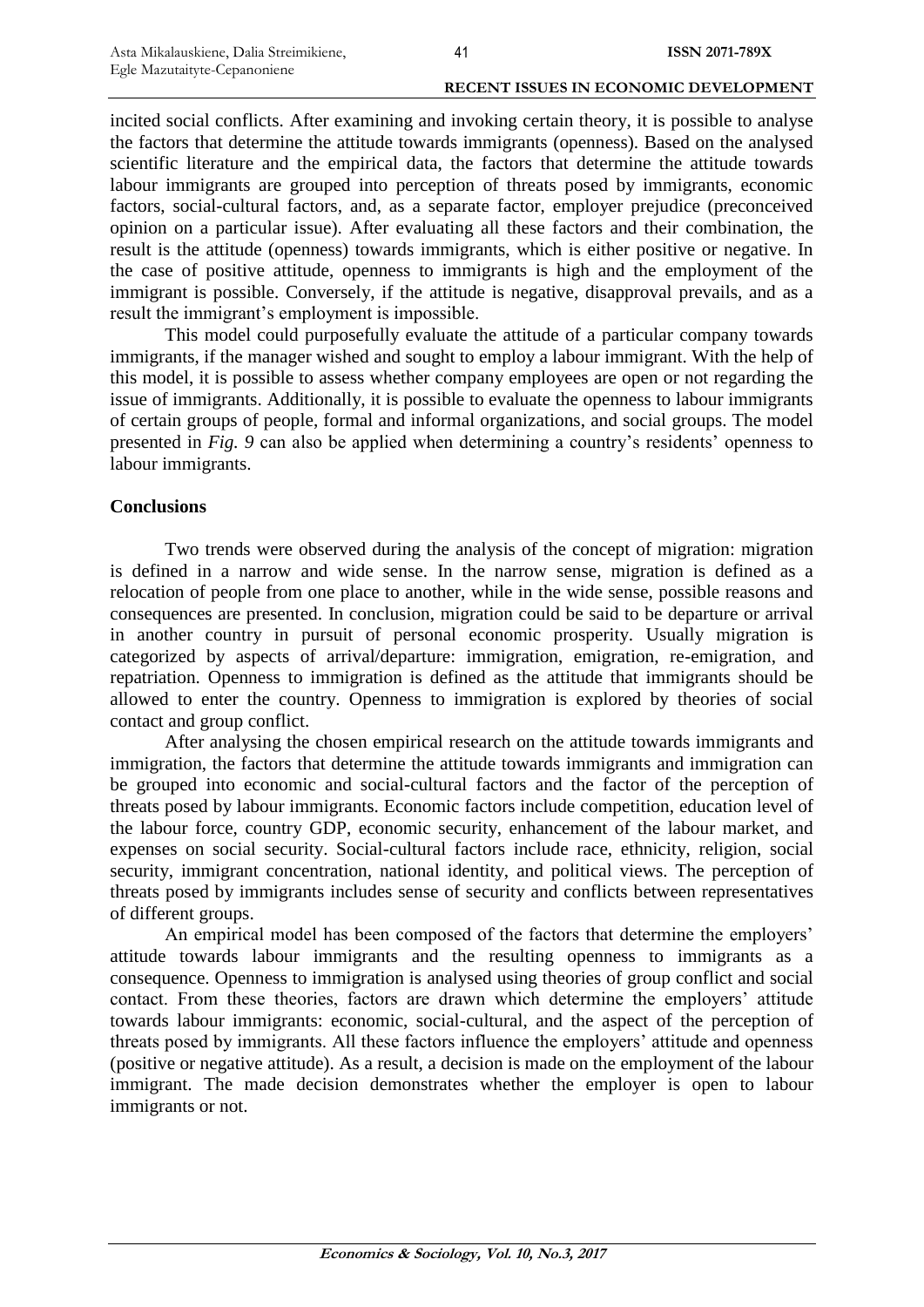# **References**

- Bell, S., Alves, S., Oliveira, E. S., Zuin, A. (2010). Migration and land use change in Europe: a review. Living reviews in landscape research [Interactive]. Vol. 2. Access via internet: [<http://landscaperesearch.livingreviews.org/Articles/lrlr-2010-2/download/lrlr-2010-](http://landscaperesearch.livingreviews.org/Articles/lrlr-2010-2/download/lrlr-2010-2Color.pdf) [2Color.pdf>](http://landscaperesearch.livingreviews.org/Articles/lrlr-2010-2/download/lrlr-2010-2Color.pdf)
- Bilan, Y. (2014a). Labour Migration of Ukraine's Population: Scientific and Public Discourse. *Transformation in Business & Economics*, *13*(1), 196-208.
- Bilan, Y. (2014b). Migration Aspirations on the Outskirts of Europe: Social and Economic Dimensions. *Transformation in Business & Economics*, *13*(2B), 606-614.
- Bilan, Y., & Strielkowski, W. (2016). Migration in post-transition economies: immigration surplus in Visegrad group countries. *International Journal of Trade and Global Markets*, *9*(2), 182-196.
- Blalock, H. M. (1967).*Towards a Theory of Minority Group Relations*. New York: Wiley. Access via internet: [<http://essedunet.nsd.uib.no/cms/topics/immigration/4/1.html>](http://essedunet.nsd.uib.no/cms/topics/immigration/4/1.html)
- Brazauskienė, B., Kazlauskienė, A. (2002). *Darbo jėgos problemos globalizacijos sąlygomis.* Ekonomika ir vadyba: tarptautinės mokslinės konferencijos pranešimų medžiaga. Kaunas: Technologija.
- Ferran Calabuig-Moreno, F., Crespo-Hervas, J., Prado-Gasco, V., Mundina-Gomez, J., Valantine, I., Stanislovaitis, A. (2016), Quality of Sporting Events: Validation of the Eventual Scale. Migration Trends in Lithuania and Other New EU Member States.*Transformations in Business & Economics*, *15*(2/38), 21-32.
- Card, D., Dustmann, C., Preston, I. (2005). Understanding attitudes to immigration: The migration and minority module of the first European Social Survey. *Discussion paper series*. No.03/05.
- Čiarnienė, R., Kumpikaitė, V. (2011). International Labour Migration: Students Viewpoint.*KTU*, *22*(5).
- Čiarnienė, R.; Kumpikaitė, V., Taraškevičius, A. (2009). Makroekonominių veiksnių poveikis žmonių migracijos procesams: teoriniai ir praktiniai aspketai. *Ekonomika ir vadyba* [Interactive]. Nr. 2009.14, Access via internet: [<http://etalpykla.lituanistikadb.lt/fedora/objects/LT-LDB-](http://etalpykla.lituanistikadb.lt/fedora/objects/LT-LDB-0001:J.04~2009~1367168398019/datastreams/DS.002.0.01.ARTIC/content)[0001:J.04~2009~1367168398019/datastreams/DS.002.0.01.ARTIC/content>](http://etalpykla.lituanistikadb.lt/fedora/objects/LT-LDB-0001:J.04~2009~1367168398019/datastreams/DS.002.0.01.ARTIC/content) ISSN 1822-6515.
- Damulienė, A. (2013). Migracijos problema Lietuvoje ir jos įtaka šalies ekonomikai. *Business systems and economics* [Interactive]. *3*(1). Access via internet: [<https://www.google.lt/url?sa=t&rct=j&q=&esrc=s&source=web&cd=1&cad=rja&uact](https://www.google.lt/url?sa=t&rct=j&q=&esrc=s&source=web&cd=1&cad=rja&uact=8&ved=0CB8QFjAA&url=https%3A%2F%2Fwww3.mruni.eu%2Fojs%2Fbusiness-systems-and-economics%2Farticle%2Fdownload%2F314%2F311&ei=p4uUVLbxFtLeaqHDgsgC&usg=AFQjCNEo4NICpvZw1PBXRNsttSk6DMK8cQ&sig2=ALZ3mD9_CEHEYFGU7tLJ4w&bvm=bv.82001339,d.d2s) [=8&ved=0CB8QFjAA&url=https%3A%2F%2Fwww3.mruni.eu%2Fojs%2Fbusiness](https://www.google.lt/url?sa=t&rct=j&q=&esrc=s&source=web&cd=1&cad=rja&uact=8&ved=0CB8QFjAA&url=https%3A%2F%2Fwww3.mruni.eu%2Fojs%2Fbusiness-systems-and-economics%2Farticle%2Fdownload%2F314%2F311&ei=p4uUVLbxFtLeaqHDgsgC&usg=AFQjCNEo4NICpvZw1PBXRNsttSk6DMK8cQ&sig2=ALZ3mD9_CEHEYFGU7tLJ4w&bvm=bv.82001339,d.d2s)[systems-and-](https://www.google.lt/url?sa=t&rct=j&q=&esrc=s&source=web&cd=1&cad=rja&uact=8&ved=0CB8QFjAA&url=https%3A%2F%2Fwww3.mruni.eu%2Fojs%2Fbusiness-systems-and-economics%2Farticle%2Fdownload%2F314%2F311&ei=p4uUVLbxFtLeaqHDgsgC&usg=AFQjCNEo4NICpvZw1PBXRNsttSk6DMK8cQ&sig2=ALZ3mD9_CEHEYFGU7tLJ4w&bvm=bv.82001339,d.d2s)

[economics%2Farticle%2Fdownload%2F314%2F311&ei=p4uUVLbxFtLeaqHDgsgC&](https://www.google.lt/url?sa=t&rct=j&q=&esrc=s&source=web&cd=1&cad=rja&uact=8&ved=0CB8QFjAA&url=https%3A%2F%2Fwww3.mruni.eu%2Fojs%2Fbusiness-systems-and-economics%2Farticle%2Fdownload%2F314%2F311&ei=p4uUVLbxFtLeaqHDgsgC&usg=AFQjCNEo4NICpvZw1PBXRNsttSk6DMK8cQ&sig2=ALZ3mD9_CEHEYFGU7tLJ4w&bvm=bv.82001339,d.d2s) [usg=AFQjCNEo4NICpvZw1PBXRNsttSk6DMK8cQ&sig2=ALZ3mD9\\_CEHEYFGU7](https://www.google.lt/url?sa=t&rct=j&q=&esrc=s&source=web&cd=1&cad=rja&uact=8&ved=0CB8QFjAA&url=https%3A%2F%2Fwww3.mruni.eu%2Fojs%2Fbusiness-systems-and-economics%2Farticle%2Fdownload%2F314%2F311&ei=p4uUVLbxFtLeaqHDgsgC&usg=AFQjCNEo4NICpvZw1PBXRNsttSk6DMK8cQ&sig2=ALZ3mD9_CEHEYFGU7tLJ4w&bvm=bv.82001339,d.d2s) [tLJ4w&bvm=bv.82001339,d.d2s>](https://www.google.lt/url?sa=t&rct=j&q=&esrc=s&source=web&cd=1&cad=rja&uact=8&ved=0CB8QFjAA&url=https%3A%2F%2Fwww3.mruni.eu%2Fojs%2Fbusiness-systems-and-economics%2Farticle%2Fdownload%2F314%2F311&ei=p4uUVLbxFtLeaqHDgsgC&usg=AFQjCNEo4NICpvZw1PBXRNsttSk6DMK8cQ&sig2=ALZ3mD9_CEHEYFGU7tLJ4w&bvm=bv.82001339,d.d2s)

- Douglas, S. M., Arango, J., Hugo, G., Kouaouci, A., Pellegrino, A., Taylor, J. E. (2011). Theories of International migration: a review and appraisal. *Population and development review* [Interactive],*19*(3), 431-466. Access via internet: [<https://cis.uchicago.edu/outreach/summerinstitute/2011/documents/sti2011-parks](https://cis.uchicago.edu/outreach/summerinstitute/2011/documents/sti2011-parks-theories_of_international_migration.pdf)theories of international migration.pdf>
- [Escandell,](http://www.tandfonline.com/action/doSearch?Contrib=Escandell%2C+X) X., [Ceobanu,](http://www.tandfonline.com/action/doSearch?Contrib=Ceobanu%2C+A+M) A. M (2010). Nationalisms and Anti-immigrant Sentiment in Spain. *South European Society and Politics* [Interactive],*15*(2). Access via internet: [<http://www.tandfonline.com/doi/abs/10.1080/13608740903374486#.VJfHMckU>](http://www.tandfonline.com/doi/abs/10.1080/13608740903374486#.VJfHMckU)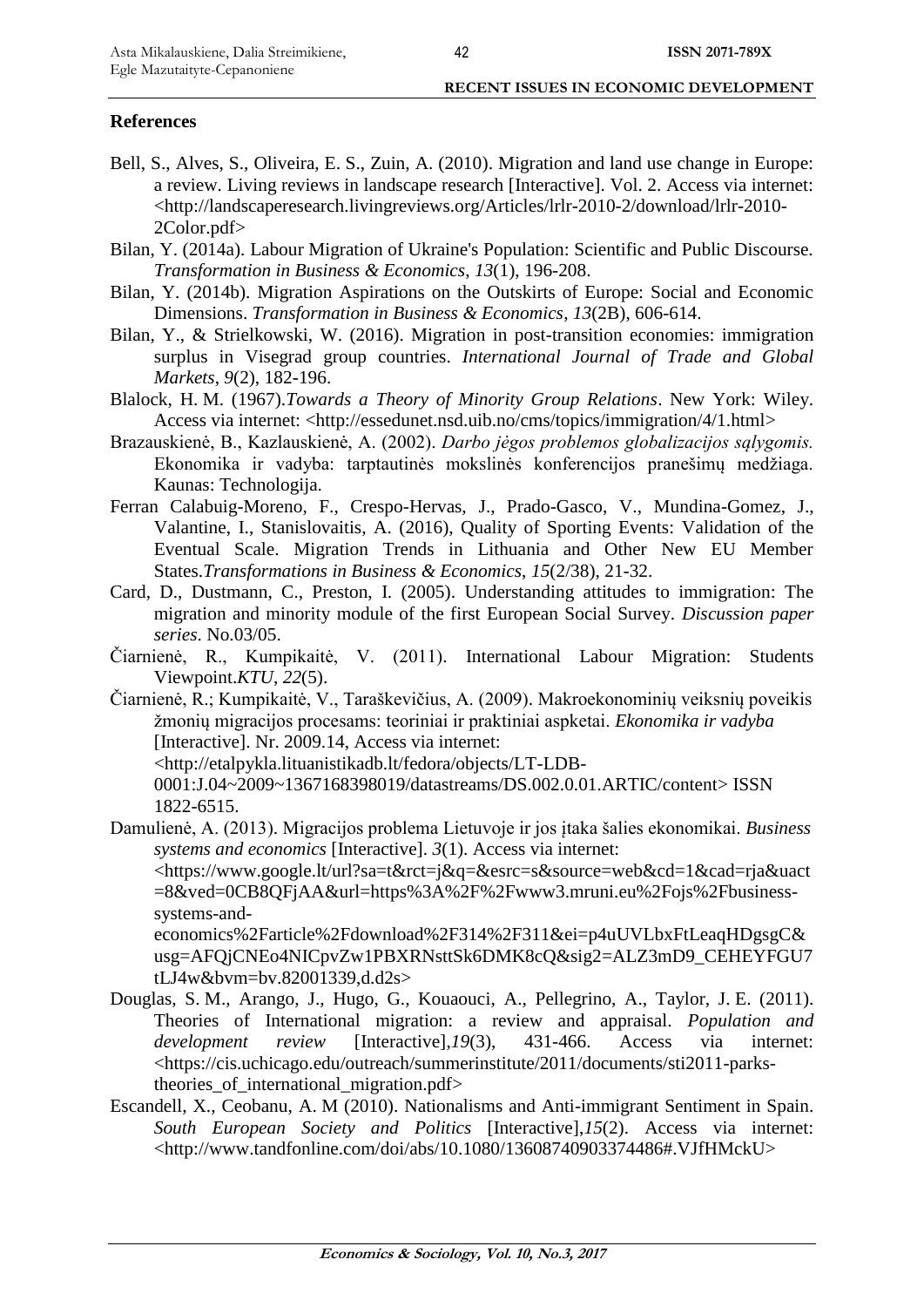- Europos migracijos tinklas (2017). Imigracija [Interactive] emn.lt Access via internet:[<http://123.emn.lt/#imigracija>](http://123.emn.lt/#imigracija)
- Europos migracijos tinklas (2017). Migracijos tendencijos [Interactive] emn.lt Access via internet: [<http://123.emn.lt/#migracijos-tendencijos>](http://123.emn.lt/#migracijos-tendencijos)
- Europos migracijos tinklas (2017). Užsieniečiai [Interactive] emn.lt Access via internet:[<http://123.emn.lt/#uzsienieciai>](http://123.emn.lt/#uzsienieciai)
- Facchini, G., Mayda, A. M., Mendola, M. (2013). Who drives individual attitudes towards immigration in South Africa? *Review of international economics* [Interactive],*21*(2), 326-341. Access via

internet:[<http://onlinelibrary.wiley.com/doi/10.1111/roie.12039/full>](http://onlinelibrary.wiley.com/doi/10.1111/roie.12039/full)

Gallardo, G. D. L., Korneeva, E., & Strielkowski, W. (2016). Integration of migrants in the EU: lessons and implications for the EU migration policies.*Journal of International Studies*, *9*(2), 244-253.

Gang, I. N., Rivera-Batiz, F., Yun, M. S. (2002).*Economic strain, ethnic concentration and attitudes towards foreigners in the European Union*. The Institute for the Study of Labor (IZA). [Interactive]. Access via

internet:[<http://papers.ssrn.com/sol3/papers.cfm?abstract\\_id=331475>](http://papers.ssrn.com/sol3/papers.cfm?abstract_id=331475)

- Giddens, A. (2005). Sociologija. Kaunas: Poligrafija ir informatika, 683, ISBN 9986-850-54-1.
- Hainmueller, J., Hiscox, M. J. (2007). Explaining attitudes toward immigration in Europe. *International organization* [Interactive],*61*(02). Access via internet: [<http://journals.cambridge.org/action/displayAbstract?fromPage=online&aid=991284&](http://journals.cambridge.org/action/displayAbstract?fromPage=online&aid=991284&fileId=S0020818307070142) [fileId=S0020818307070142>](http://journals.cambridge.org/action/displayAbstract?fromPage=online&aid=991284&fileId=S0020818307070142)
- Bilan, I., Oprea, F., Elena Cigu, E., Toderascu, C. (2016). Local Government Expenditure and Economic Growth: the Evidence of Romanian Counties. *Transformations in Business & Economics*, *15*(3C/39C),352-375.
- Janušauskas, A., Nedzinskas, E., Uleckas, A., Vepšta, P. (2009). Šiuolaikiniai migracijos procesai ir jų įtaka Lietuvos darbo rinkai. *Vadyba* [interaktyvus],*14*(2), 19-25. Access via internet:

[<http://www.vlvk.lt/private/Vadybos%20turiniai/Vadyba\\_2%2814%29.pdf>](http://www.vlvk.lt/private/Vadybos%20turiniai/Vadyba_2%2814%29.pdf) ISSN 1648-7974

Janušauskas, A., Nedzinskas, E., Uleckas, A., Vepšta, P. (2009). Šiuolaikiniai migracijos procesai ir jų įtaka Lietuvos darbo rinkai. *Vadyba* [Interactive],*14*(2), 19-25. Access via internet:

[<http://www.vlvk.lt/private/Vadybos%20turiniai/Vadyba\\_2%2814%29.pdf>](http://www.vlvk.lt/private/Vadybos%20turiniai/Vadyba_2%2814%29.pdf)ISSN 1648-7974

- Jasinskas, E., Emeljanovas, A., & Bilan, Y. (2015). Features of Qualification Improvement of Human Resources in Public and Private Sector.*Transformations in Business and Economics*, *14*, 462-480.
- Kasnauskienė, G. (2005). Gyventojų migracijos teorijos. *Lietuvos statistikos darbai: ketvirtinis statistikos žurnalas*,*2*, 4-13.
- Kazlauskienė, A., Rinkevičius, L. (2006). The Role of Social Capital in the Highly-Skilled Migration from Lithuania. Inžinerinė ekonomika, Kaunas: *Technologija*, *4*(49), 69-75. ISSN 1392-2785
- Maslauskienė, A., Stankūnienė,V. (2007). Šeima abipus sienų. Lietuvos transnacionalinės šeimos genezė, funkcijos, raidos prespektyvos. Vilnius: Tarptautinė migracijos organizacija. Socialinių tyrimų institutas [Interactive]. 14-37. Access via internet: [<http://www.iom.lt/images/publikacijos/failai/1430204018\\_seima-abipus-sienos.pdf>](http://www.iom.lt/images/publikacijos/failai/1430204018_seima-abipus-sienos.pdf) ISBN 978-9955-697-10-7.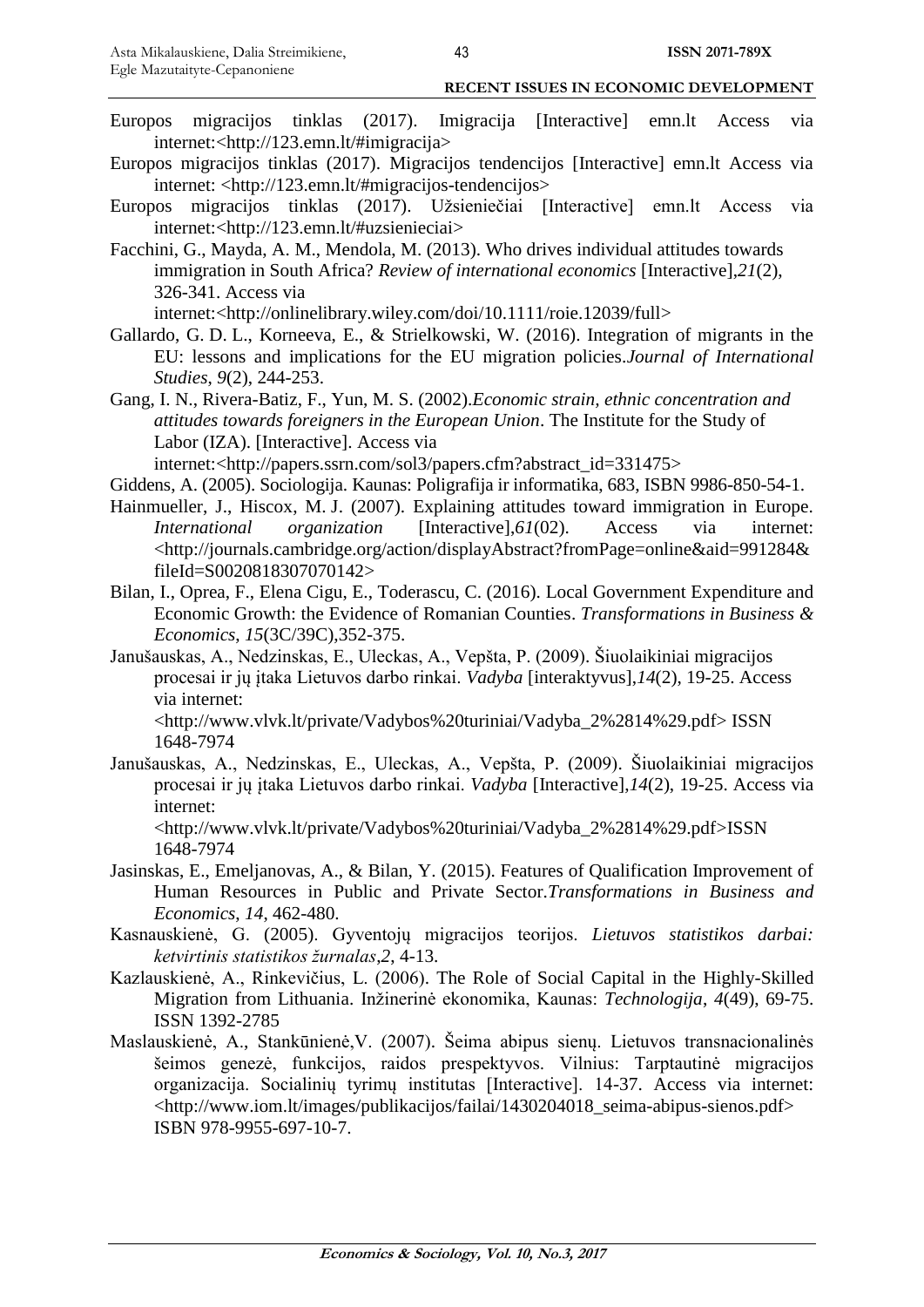- Mayda, A. M. (2004). Who is against immigration? A cross-country investigation of individual attitudes towards immigrants The Institute for the Study of Labor (IZA) [Interactive]. *IZA DP* No. 1115. Access via internet: [<http://ftp.iza.org/dp1115.pdf>](http://ftp.iza.org/dp1115.pdf)
- Meuleman, B., Davidov, E., Billiet, J. (2009). Changing attitudes toward immigration in Europe, 2002-2007. A dynamic group conflict theory approach. *Social science research* [Interactive],*38*(2), 352-365. Access via internet: [<http://www.zora.uzh.ch/25420/2/Meuleman\\_et\\_al\\_\\_Changing\\_Attitudes.pdf>](http://www.zora.uzh.ch/25420/2/Meuleman_et_al__Changing_Attitudes.pdf)
- Miłaszewicz, D., Milczarek, A., Nagaj, R., Szkudlarek, P., & Zakrzewska, M. (2015). Determinants of Polish International Migration in the area of the European Union after 2004.*Journal of International Studies*, *8*(3), 62-78.
- O"rourke, K. (2003). Heckscher-Ohlin Theory and individual attitudes towards globalization. The National Bureau of Economic Research [interaktyvus]. Access via internet: [<http://www.nber.org/papers/w9872>](http://www.nber.org/papers/w9872)
- Oficialiosios statistikos portalas (2017). Migracijos rodikliai Lietuvoje [Interactive] osp.stat.gov.lt. Access via internet:[<http://osp.stat.gov.lt/statistiniu-rodikliu](http://osp.stat.gov.lt/statistiniu-rodikliu-analize?portletFormName=visualization&hash=687e2dfa-2c1b-445b-a7ac-a82292c71913)[analize?portletFormName=visualization&hash=687e2dfa-2c1b-445b-a7ac](http://osp.stat.gov.lt/statistiniu-rodikliu-analize?portletFormName=visualization&hash=687e2dfa-2c1b-445b-a7ac-a82292c71913)[a82292c71913>](http://osp.stat.gov.lt/statistiniu-rodikliu-analize?portletFormName=visualization&hash=687e2dfa-2c1b-445b-a7ac-a82292c71913)
- Papademetriou, D. G., Martin, P. L. (1991). The Unsettled Relationship: Labor Migration and Economic Development. New York: Green – wood Press, 3-26. ISSN: 0886-8239.
- Pass, T., Halapuu, V. (2012). Attitudes towards immigrants and the integration of ethnically diverse societies. Norface migration [Interactive]. Access via internet: [<http://www.norface-migration.org/publ\\_uploads/NDP\\_23\\_12.pdf>](http://www.norface-migration.org/publ_uploads/NDP_23_12.pdf)
- Pūraitė, A., Greičius, S., Seniutienė, D. (2017),Managing State Border in the Context of Migration Crisis in Europe: Lithuanian Case, *Montenegrin Journal of Economics*, *13*(3), 31-42.
- Rudžinskienė, R., Paulauskaitė, L. (2012). Lietuvos gyventojų emigracijos priežastys ir padariniai šalies ekonomikai, *Socialinė politika* [Interactive], 62-78. Access via internet: [<http://www.vu.lt/leidyba/lt/mokslo-zurnalai/socialine-teorija-empirija-politika-ir](http://www.vu.lt/leidyba/lt/mokslo-zurnalai/socialine-teorija-empirija-politika-ir-praktika/archyvas/stepp-2014-8/item/2661-lietuvos-gyventoju-emigracijos-priezastys-ir-padariniai-salies-ekonomikai)[praktika/archyvas/stepp-2014-8/item/2661-lietuvos-gyventoju-emigracijos-priezastys](http://www.vu.lt/leidyba/lt/mokslo-zurnalai/socialine-teorija-empirija-politika-ir-praktika/archyvas/stepp-2014-8/item/2661-lietuvos-gyventoju-emigracijos-priezastys-ir-padariniai-salies-ekonomikai)[ir-padariniai-salies-ekonomikai>](http://www.vu.lt/leidyba/lt/mokslo-zurnalai/socialine-teorija-empirija-politika-ir-praktika/archyvas/stepp-2014-8/item/2661-lietuvos-gyventoju-emigracijos-priezastys-ir-padariniai-salies-ekonomikai)
- Sides, J., Citrin, J. (2007). European opinion about immigration: the role of identities, interests and information. Cambridge University Press [Interactive], B.J.Pol.S. 37 Access via internet: [<http://s3.amazonaws.com/academia.edu.documents/30607233/immig.pdf?AWSAccess](http://s3.amazonaws.com/academia.edu.documents/30607233/immig.pdf?AWSAccessKeyId=AKIAIWOWYYGZ2Y53UL3A&Expires=1496145226&Signature=b9M%2BWQmOxiMYCj6MnWczD5F2Kkw%3D&response-content-disposition=inline%3B%20filename%3DEuropean_opinion_about_immigration_The_r.pdf)

[KeyId=AKIAIWOWYYGZ2Y53UL3A&Expires=1496145226&Signature=b9M%2B](http://s3.amazonaws.com/academia.edu.documents/30607233/immig.pdf?AWSAccessKeyId=AKIAIWOWYYGZ2Y53UL3A&Expires=1496145226&Signature=b9M%2BWQmOxiMYCj6MnWczD5F2Kkw%3D&response-content-disposition=inline%3B%20filename%3DEuropean_opinion_about_immigration_The_r.pdf) [WQmOxiMYCj6MnWczD5F2Kkw%3D&response-content](http://s3.amazonaws.com/academia.edu.documents/30607233/immig.pdf?AWSAccessKeyId=AKIAIWOWYYGZ2Y53UL3A&Expires=1496145226&Signature=b9M%2BWQmOxiMYCj6MnWczD5F2Kkw%3D&response-content-disposition=inline%3B%20filename%3DEuropean_opinion_about_immigration_The_r.pdf)[disposition=inline%3B%20filename%3DEuropean\\_opinion\\_about\\_immigration\\_The\\_r.](http://s3.amazonaws.com/academia.edu.documents/30607233/immig.pdf?AWSAccessKeyId=AKIAIWOWYYGZ2Y53UL3A&Expires=1496145226&Signature=b9M%2BWQmOxiMYCj6MnWczD5F2Kkw%3D&response-content-disposition=inline%3B%20filename%3DEuropean_opinion_about_immigration_The_r.pdf) [pdf>](http://s3.amazonaws.com/academia.edu.documents/30607233/immig.pdf?AWSAccessKeyId=AKIAIWOWYYGZ2Y53UL3A&Expires=1496145226&Signature=b9M%2BWQmOxiMYCj6MnWczD5F2Kkw%3D&response-content-disposition=inline%3B%20filename%3DEuropean_opinion_about_immigration_The_r.pdf)

- Simionescu, M., Bilan, Y., & Mentel, G. (2017). Economic Effects of Migration from Poland to the UK.*Amfiteatru Economic*,*19*(46), 757-757.
- Sipavičienė, A. (2006). Tarptautinė gyventojų migracija Lietuvoje: modelio kaita ir situacijos analizė. Tarptautinė migracijos organizacija. Access via internet: [http://www.iom.lt/documents/A.Sipaviciene-migrac. pdf](http://www.iom.lt/documents/A.Sipaviciene-migrac.%20pdf)
- Sipavičienė, A., Stankūnienė, V. (2011). Lietuvos gyventojų (e)migracijos dvidešimtmetis: tarp laisvės rinktis ir išgyvenimo strategijos. *Filosofija.sociologija* [Interactive], T. 22, Nr. 4, 323-333. Access via internet: [<http://www.lmaleidykla.lt/publ/0235-](http://www.lmaleidykla.lt/publ/0235-7186/2011/4/323-333.pdf) [7186/2011/4/323-333.pdf>](http://www.lmaleidykla.lt/publ/0235-7186/2011/4/323-333.pdf)
- Stark, O., Bloom, D. E. (1985). The new economics of labor migration. *Frontiers in demographic economics* [Interactive],*75*(2), 173-178. Access via internet: [<http://www.ppge.ufrgs.br/giacomo/arquivos/eco02268/stark-bloom-1985.pdf>](http://www.ppge.ufrgs.br/giacomo/arquivos/eco02268/stark-bloom-1985.pdf)